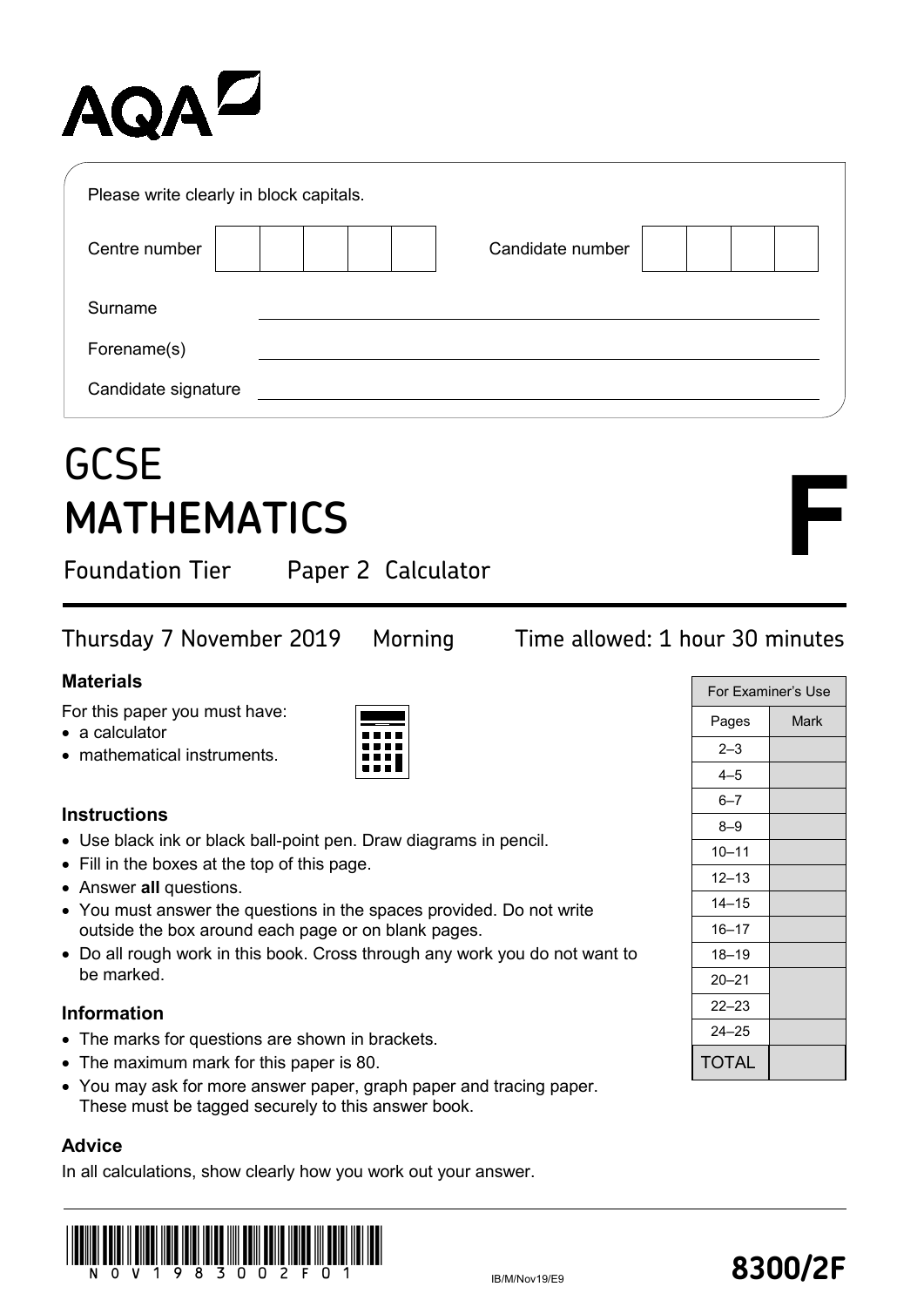|                | Answer all questions in the spaces provided                       |            |            |                                 |          |  |
|----------------|-------------------------------------------------------------------|------------|------------|---------------------------------|----------|--|
| 1              | Simplify $8a-3a+a$<br>Circle your answer.<br>4a                   | 6a         | $5 + a$    | $8a - 3a^2$                     | [1 mark] |  |
| $\overline{2}$ | Which of these numbers is three less than a square number?        |            |            |                                 |          |  |
|                | Circle your answer.<br>$\sqrt{5}$                                 | 19         | 22         | 34                              | [1 mark] |  |
| ${\bf 3}$      | Circle the length of time between 1.50 pm and 3.35 pm<br>[1 mark] |            |            |                                 |          |  |
|                | 1 h 45 min                                                        | 2 h 15 min | 2 h 25 min | 3 <sub>h</sub> 5 <sub>min</sub> |          |  |
|                |                                                                   |            |            |                                 |          |  |
|                |                                                                   |            |            |                                 |          |  |

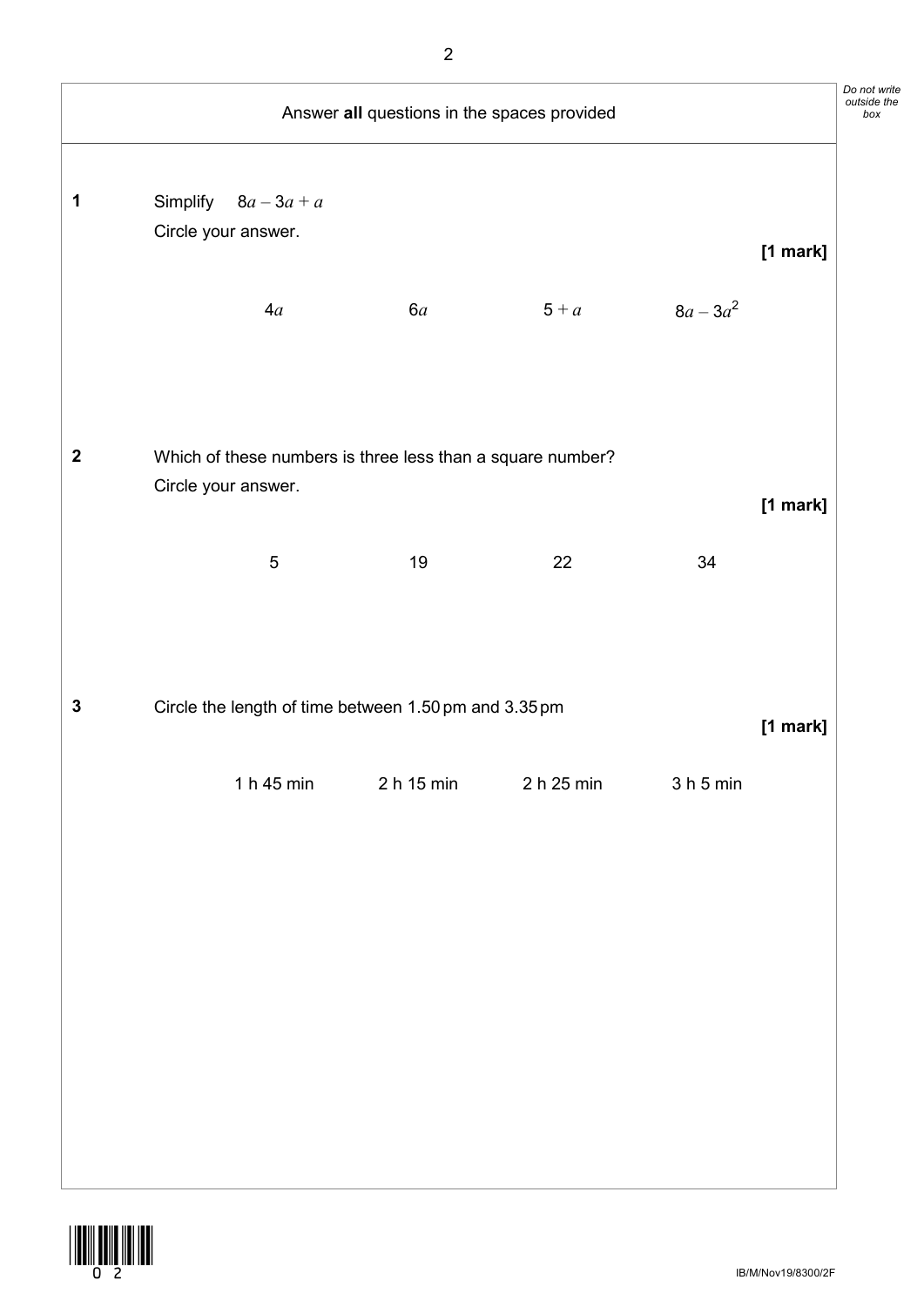

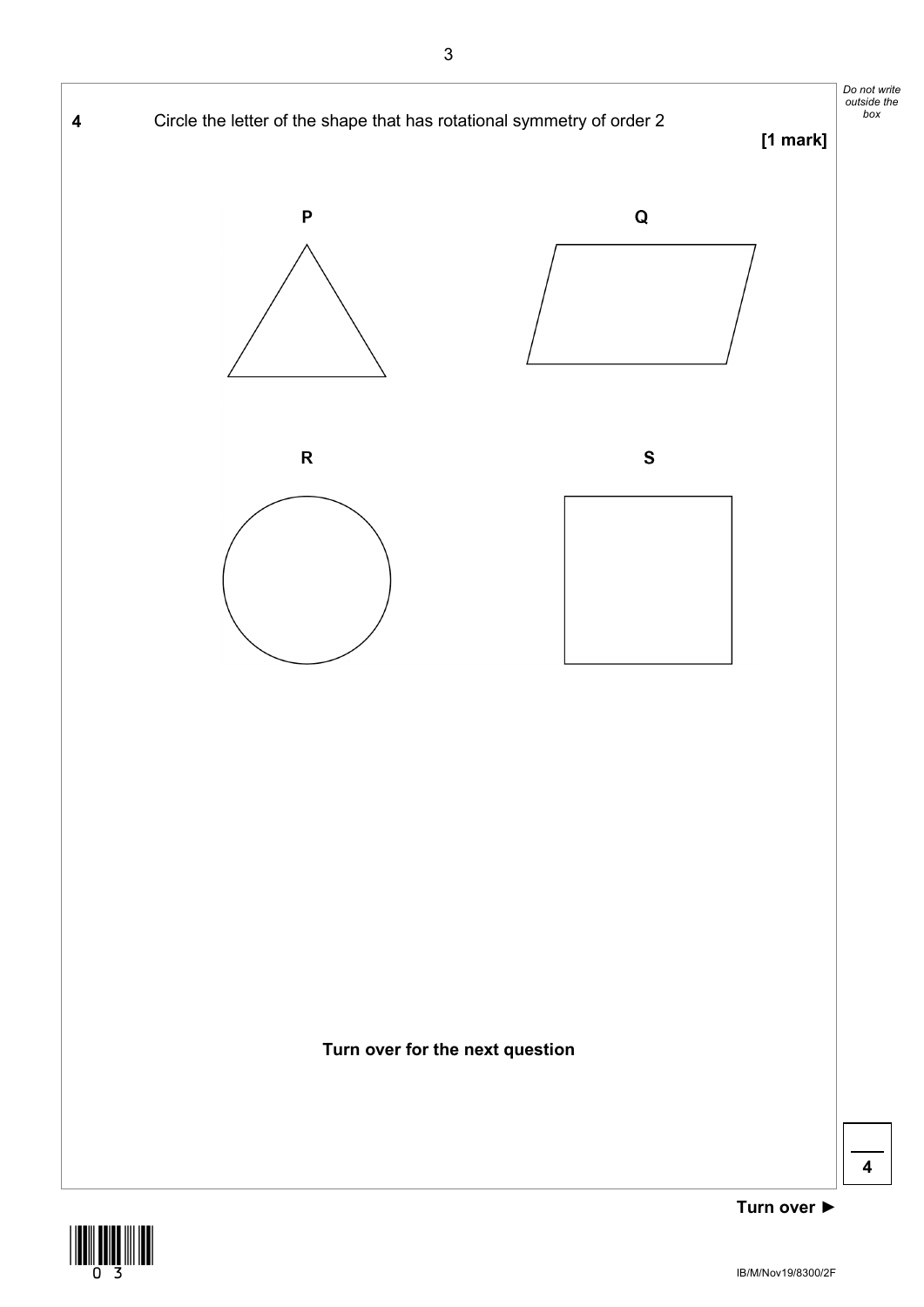| ${\bf 5}$ |         |                | Here are eight numbers.   |  |             |    |                 |                                                                                                                      |                                                                                                                                                               | וטוו טע<br>outside<br>bo> |
|-----------|---------|----------------|---------------------------|--|-------------|----|-----------------|----------------------------------------------------------------------------------------------------------------------|---------------------------------------------------------------------------------------------------------------------------------------------------------------|---------------------------|
|           |         | $\overline{4}$ | 10                        |  | $9 \t3 \t4$ | 12 | $5\overline{)}$ | 14                                                                                                                   |                                                                                                                                                               |                           |
|           |         |                | 5 (a) Work out the range. |  |             |    |                 |                                                                                                                      | [1 mark]                                                                                                                                                      |                           |
|           |         |                |                           |  |             |    |                 | Answer                                                                                                               |                                                                                                                                                               |                           |
|           | $5$ (b) |                | Work out the median.      |  |             |    |                 |                                                                                                                      |                                                                                                                                                               |                           |
|           |         |                |                           |  |             |    |                 |                                                                                                                      | [2 marks]<br>,我们也不能在这里的时候,我们也不能在这里的时候,我们也不能会在这里的时候,我们也不能会在这里的时候,我们也不能会在这里的时候,我们也不能会在这里的时候,我们也不<br><u> 1989 - Johann Stoff, amerikansk politiker (d. 1989)</u> |                           |
|           |         |                |                           |  |             |    |                 | <u> 1989 - Andrea Santa Andrea Andrea Andrea Andrea Andrea Andrea Andrea Andrea Andrea Andrea Andrea Andrea Andr</u> |                                                                                                                                                               |                           |
|           |         |                |                           |  |             |    |                 |                                                                                                                      |                                                                                                                                                               |                           |
|           |         |                |                           |  |             |    |                 |                                                                                                                      |                                                                                                                                                               |                           |
|           |         |                |                           |  |             |    |                 |                                                                                                                      |                                                                                                                                                               |                           |
|           |         |                |                           |  |             |    |                 |                                                                                                                      |                                                                                                                                                               |                           |
|           |         |                |                           |  |             |    |                 |                                                                                                                      |                                                                                                                                                               |                           |
|           |         |                |                           |  |             |    |                 |                                                                                                                      |                                                                                                                                                               |                           |



IB/M/Nov19/8300/2F

*Do not write outside the*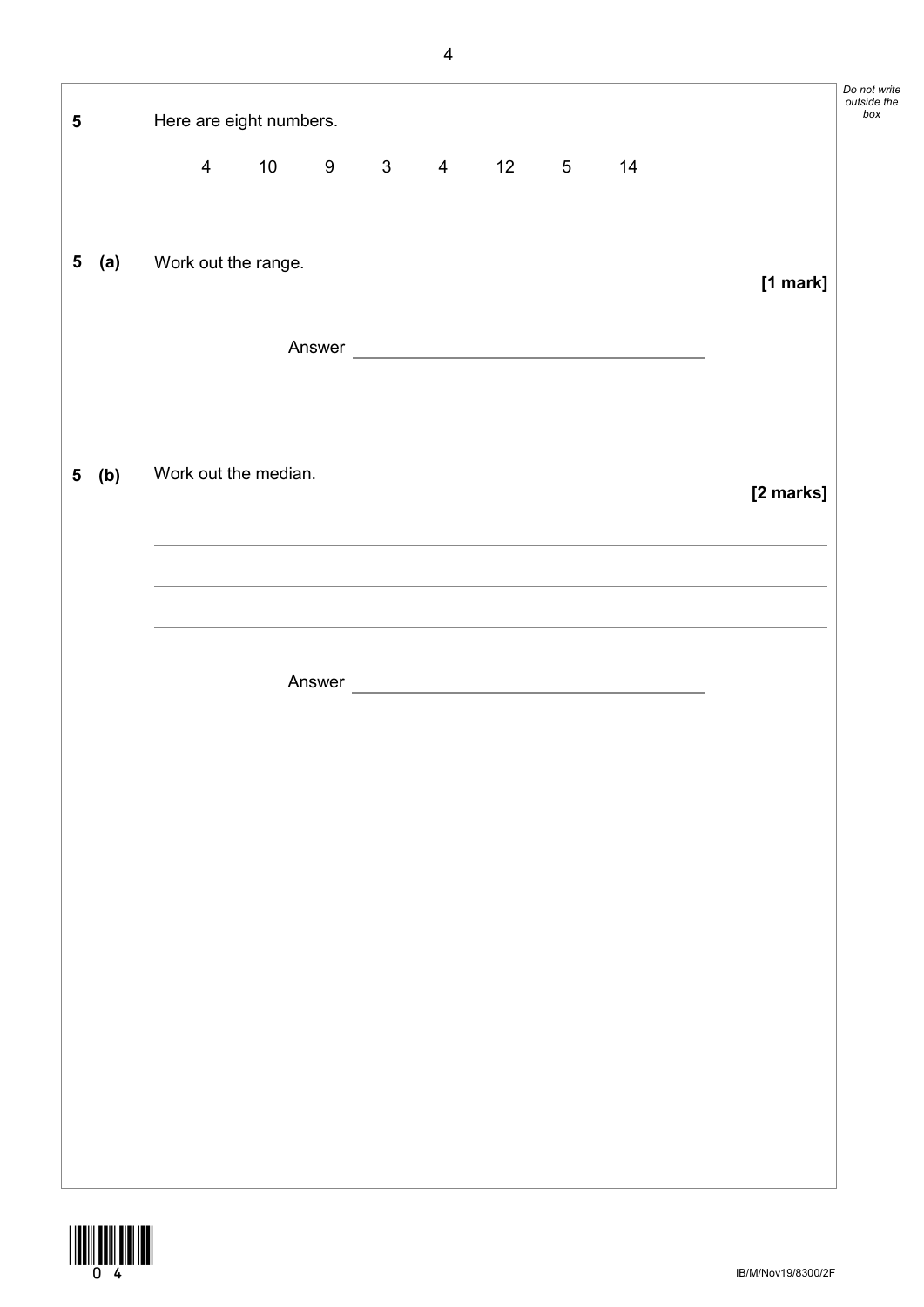| A shop has this offer.              |                                                |           | Do not write<br>outside the |
|-------------------------------------|------------------------------------------------|-----------|-----------------------------|
|                                     | £5 reduction if you spend more than £100<br>or |           |                             |
|                                     | £10 reduction if you spend more than £150      |           |                             |
|                                     | or                                             |           |                             |
|                                     | £20 reduction if you spend more than £200      |           |                             |
| At the shop, dresses cost £42 each. |                                                |           |                             |
| Amira buys 3 dresses.               |                                                |           |                             |
| Bobbi buys 5 dresses.               |                                                |           |                             |
|                                     | How much more than Amira does Bobbi pay?       | [3 marks] |                             |
|                                     |                                                |           |                             |
|                                     |                                                |           |                             |
|                                     |                                                |           |                             |
|                                     | Answer £                                       |           |                             |
|                                     |                                                |           |                             |
|                                     |                                                |           |                             |
|                                     |                                                |           |                             |
|                                     |                                                |           |                             |
|                                     |                                                |           |                             |
|                                     |                                                |           |                             |
|                                     | Turn over for the next question                |           |                             |
|                                     |                                                |           |                             |
|                                     |                                                |           |                             |
|                                     |                                                |           |                             |

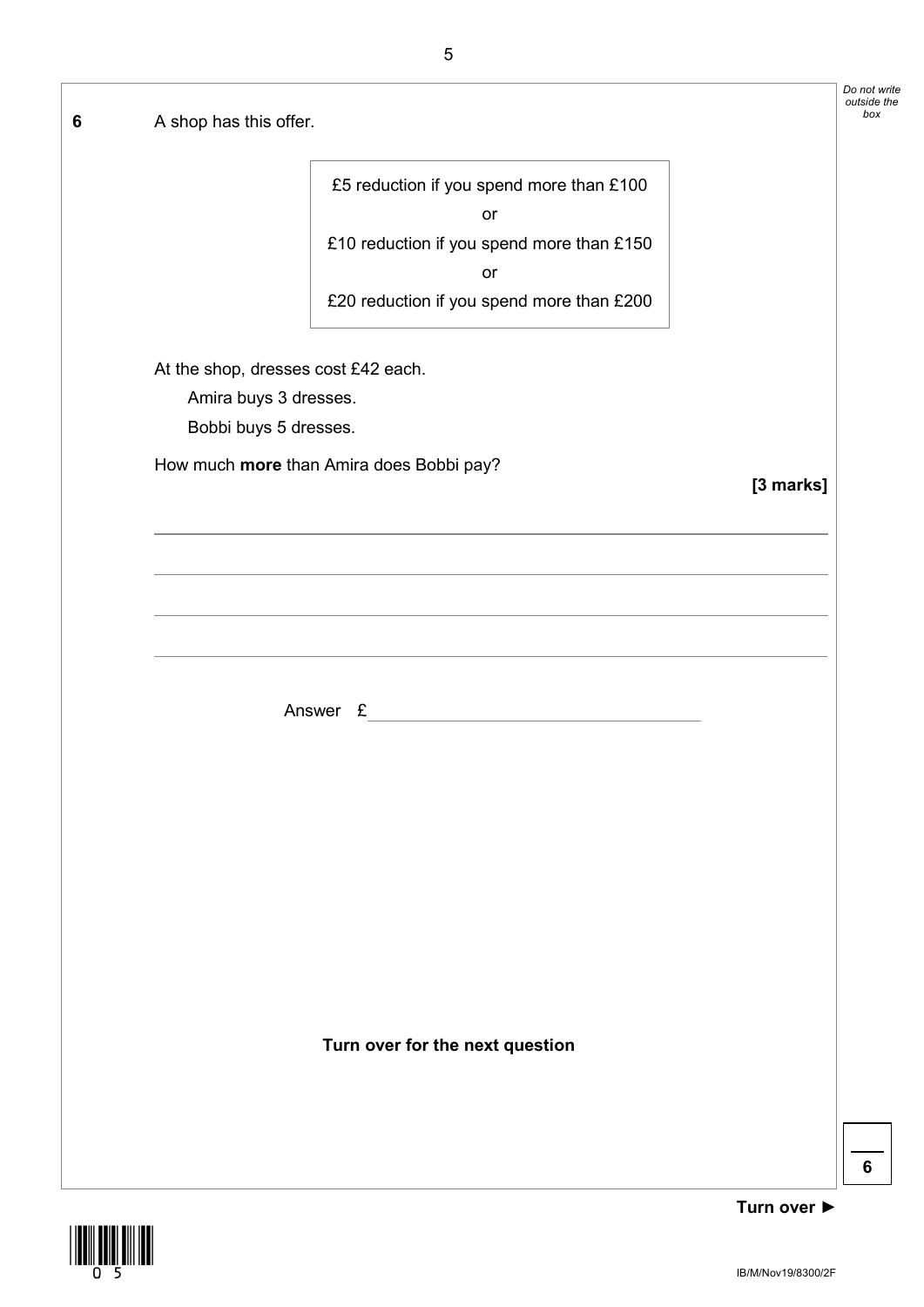|         | <b>7</b> (a) Solve $x + 17 = 12$      | [1 mark]  | Do not write<br>outside the<br>$box$ |
|---------|---------------------------------------|-----------|--------------------------------------|
|         | $x =$                                 |           |                                      |
|         | <b>7</b> (b) Solve $\frac{w}{4} = 12$ | [1 mark]  |                                      |
|         | $w =$                                 |           |                                      |
|         |                                       |           |                                      |
| $7$ (c) | $\frac{9m}{12m}$<br>Simplify fully    | [2 marks] |                                      |
|         | Answer                                |           |                                      |
|         |                                       |           |                                      |
|         |                                       |           |                                      |
|         |                                       |           |                                      |



IB/M/Nov19/8300/2F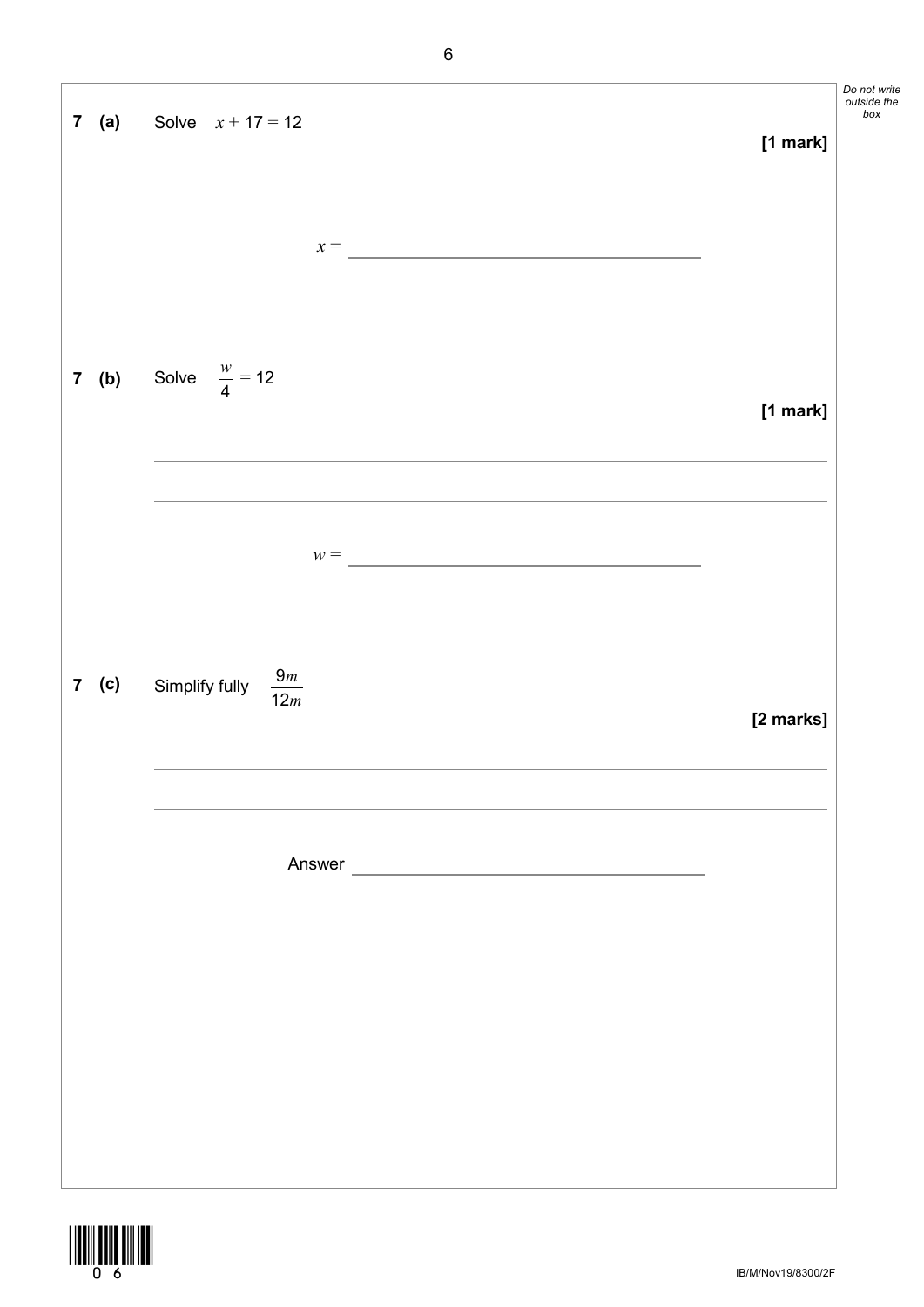

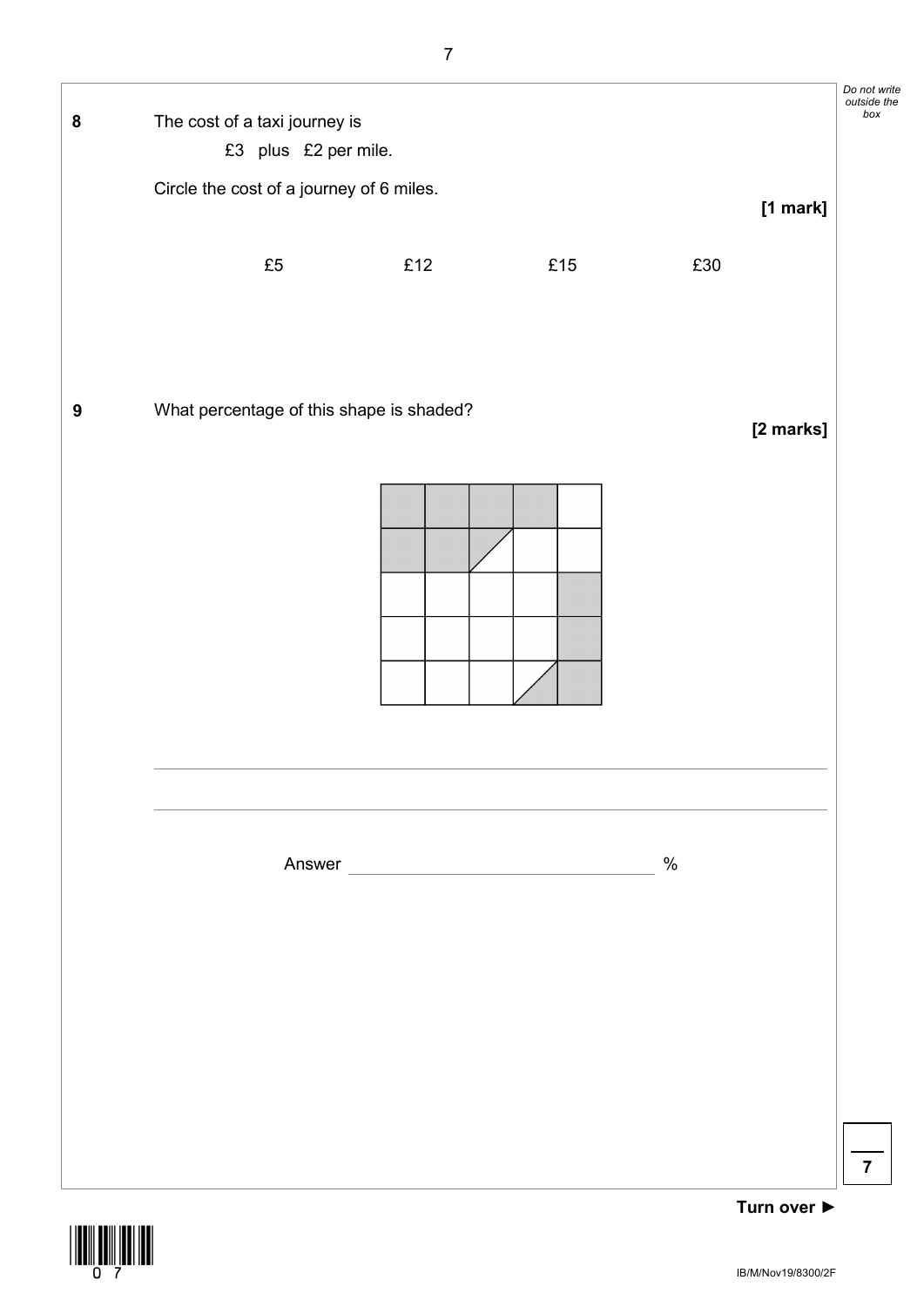| Chicken                         |  | $\overline{(\phantom{a})}$ |  |           |
|---------------------------------|--|----------------------------|--|-----------|
| Beef                            |  |                            |  |           |
| Turkey                          |  |                            |  |           |
| Veggie                          |  |                            |  |           |
| 40 students said Veggie.        |  |                            |  |           |
| How many students said Chicken? |  |                            |  | [3 marks] |
|                                 |  |                            |  |           |
|                                 |  |                            |  |           |
|                                 |  |                            |  |           |
| Answer                          |  |                            |  |           |
|                                 |  |                            |  |           |
|                                 |  |                            |  |           |
|                                 |  |                            |  |           |
|                                 |  |                            |  |           |
|                                 |  |                            |  |           |
|                                 |  |                            |  |           |

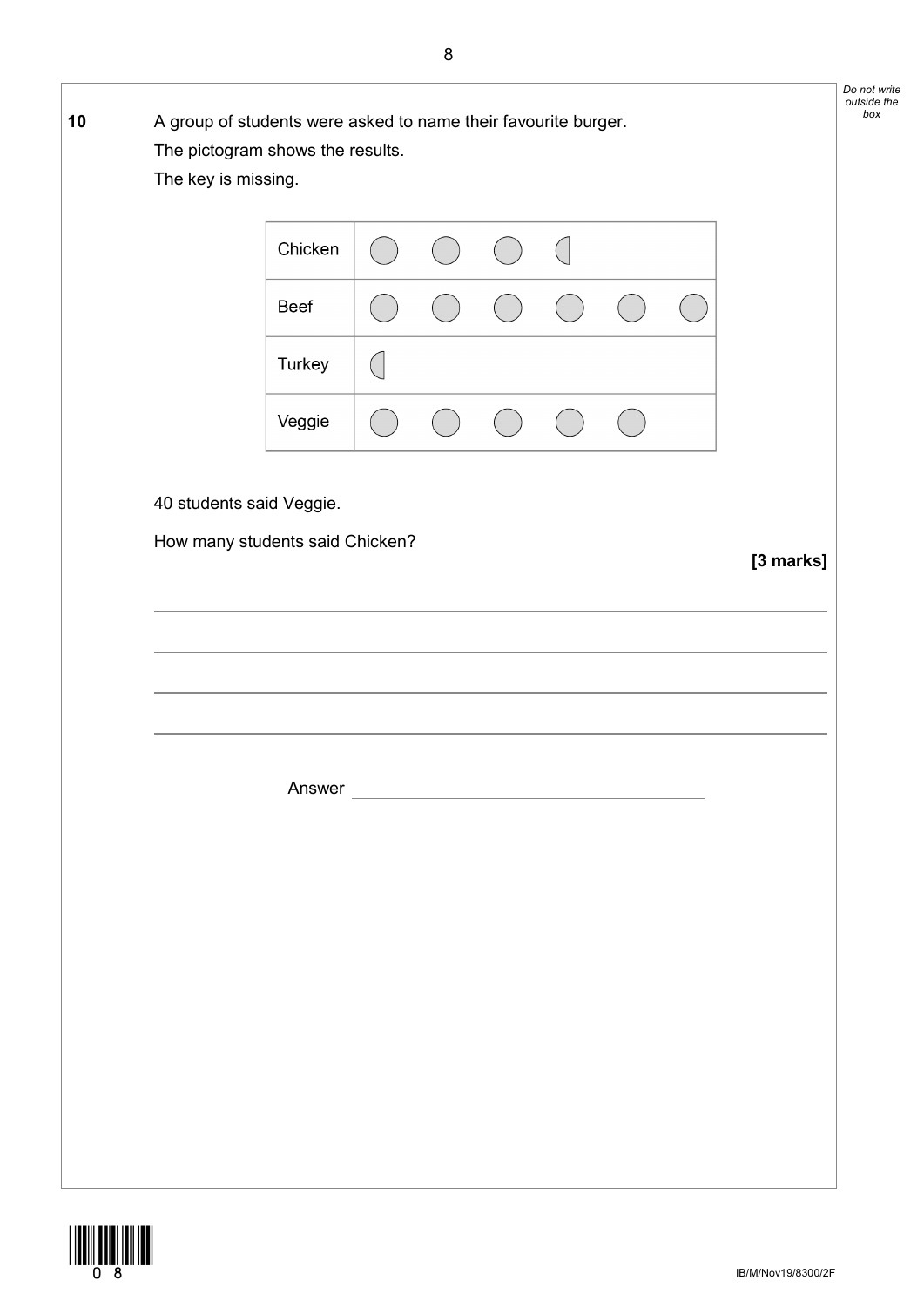| 11 | $c = 250 - 16^2$                                                                                                   |           |
|----|--------------------------------------------------------------------------------------------------------------------|-----------|
|    | $d = \frac{18 \times 14}{-28}$                                                                                     |           |
|    | Work out the value of $c \times d$                                                                                 | [2 marks] |
|    | <u> 1989 - Johann Stoff, amerikansk politiker (* 1908)</u>                                                         |           |
|    | <u> 1989 - Johann Stoff, amerikansk politiker (* 1908)</u><br><u> 1989 - Johann Barn, fransk politik (d. 1989)</u> |           |
|    |                                                                                                                    |           |
|    |                                                                                                                    |           |
| 12 | When a spinner is spun, it shows<br>Blue (B) or Green (G) or Red (R) or White (W).                                 |           |
|    | When a coin is tossed, it shows<br>Heads (H) or Tails (T).                                                         |           |
|    | The spinner is spun and the coin is tossed.                                                                        |           |
|    | Complete this list of possible outcomes.                                                                           | [2 marks] |
|    | B H                                                                                                                |           |
|    |                                                                                                                    |           |
|    |                                                                                                                    |           |
|    |                                                                                                                    |           |
|    |                                                                                                                    |           |



**7**

*Do not write outside the box*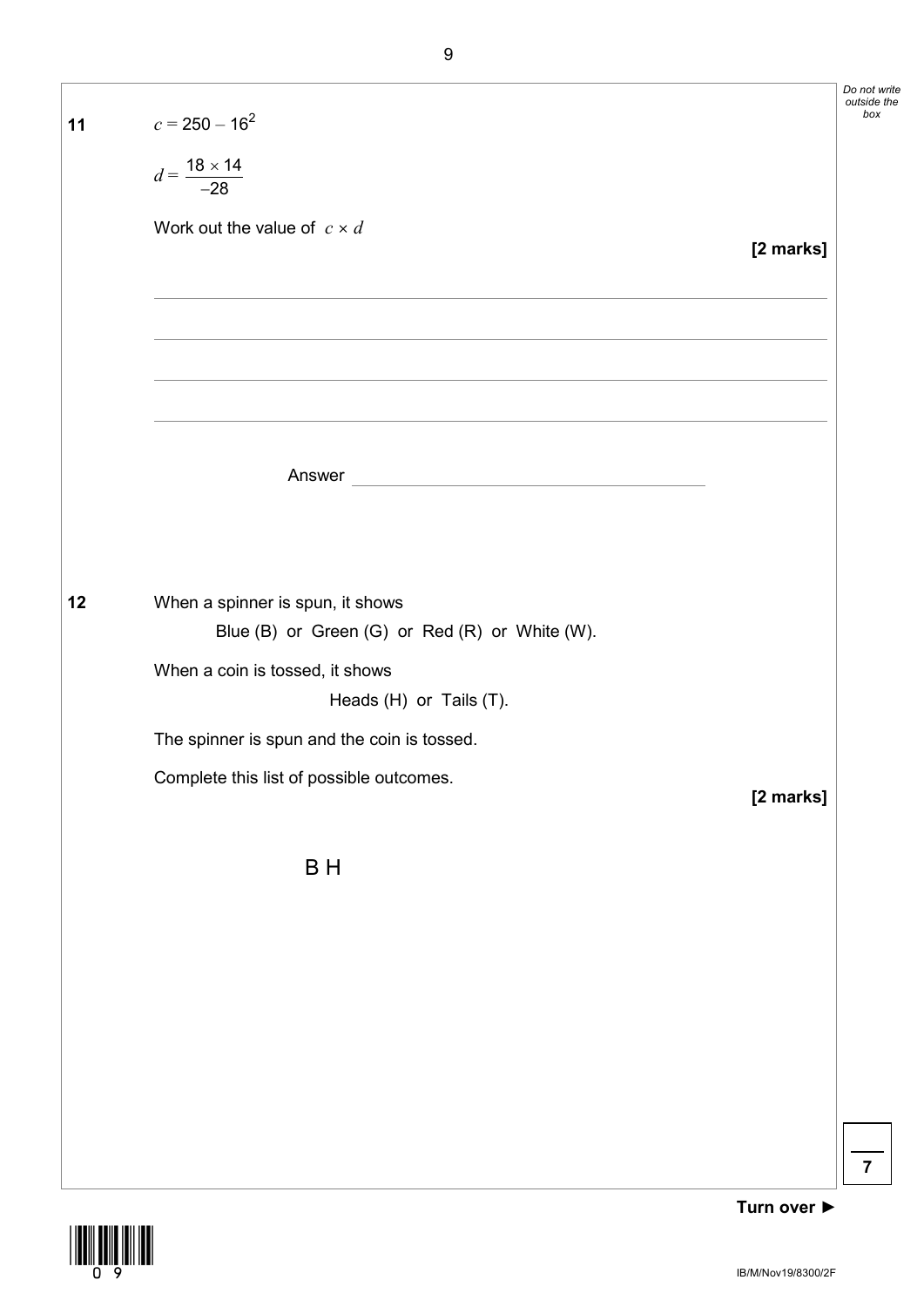*box* **13** A quadrilateral *PQRS* has

 *PQ* = 5 cm *QR* perpendicular to *PQ QR* = 7 cm angle *QPS* = 135°  $PS = 8.5$  cm

On the grid, draw the quadrilateral *PQRS*.

*PQ* has been drawn for you.





*Do not write outside the*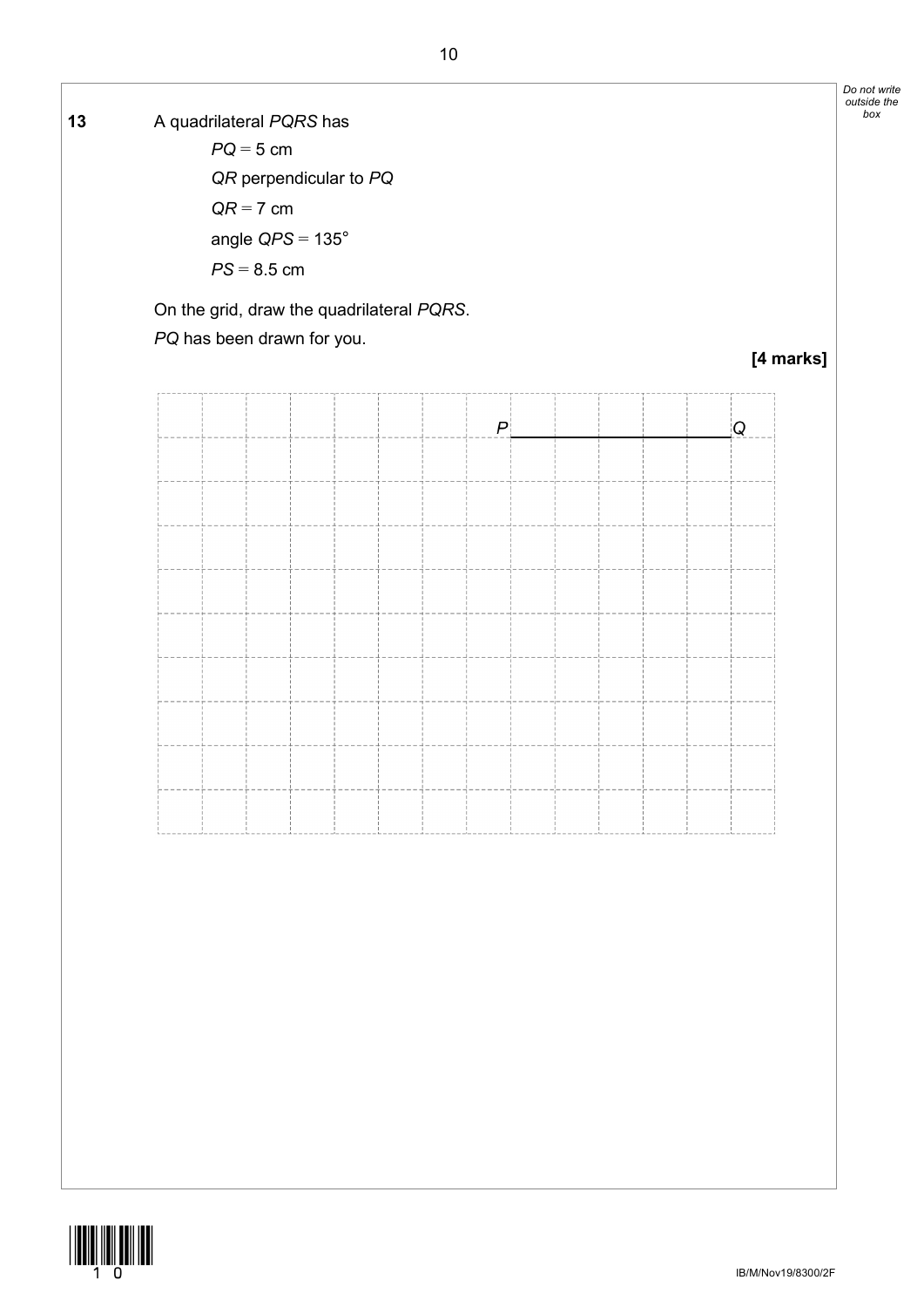| 14 |      | Circle the solid that has six vertices.           |               |                                 |                      | Do not write<br>outside the<br>box |
|----|------|---------------------------------------------------|---------------|---------------------------------|----------------------|------------------------------------|
|    |      |                                                   |               |                                 | [1 mark]             |                                    |
|    | cone | cuboid                                            |               | triangular prism                | square-based pyramid |                                    |
| 15 |      | Which of these fractions is closer in value to 1? |               |                                 |                      |                                    |
|    |      |                                                   | $\frac{3}{4}$ | $\frac{13}{10}$                 |                      |                                    |
|    |      | You must show your working.                       |               |                                 | [2 marks]            |                                    |
|    |      |                                                   |               |                                 |                      |                                    |
|    |      |                                                   |               |                                 |                      |                                    |
|    |      |                                                   |               |                                 |                      |                                    |
|    |      |                                                   |               |                                 |                      |                                    |
|    |      |                                                   |               |                                 |                      |                                    |
|    |      |                                                   |               |                                 |                      |                                    |
|    |      |                                                   |               | Turn over for the next question |                      |                                    |
|    |      |                                                   |               |                                 |                      | $\overline{7}$                     |

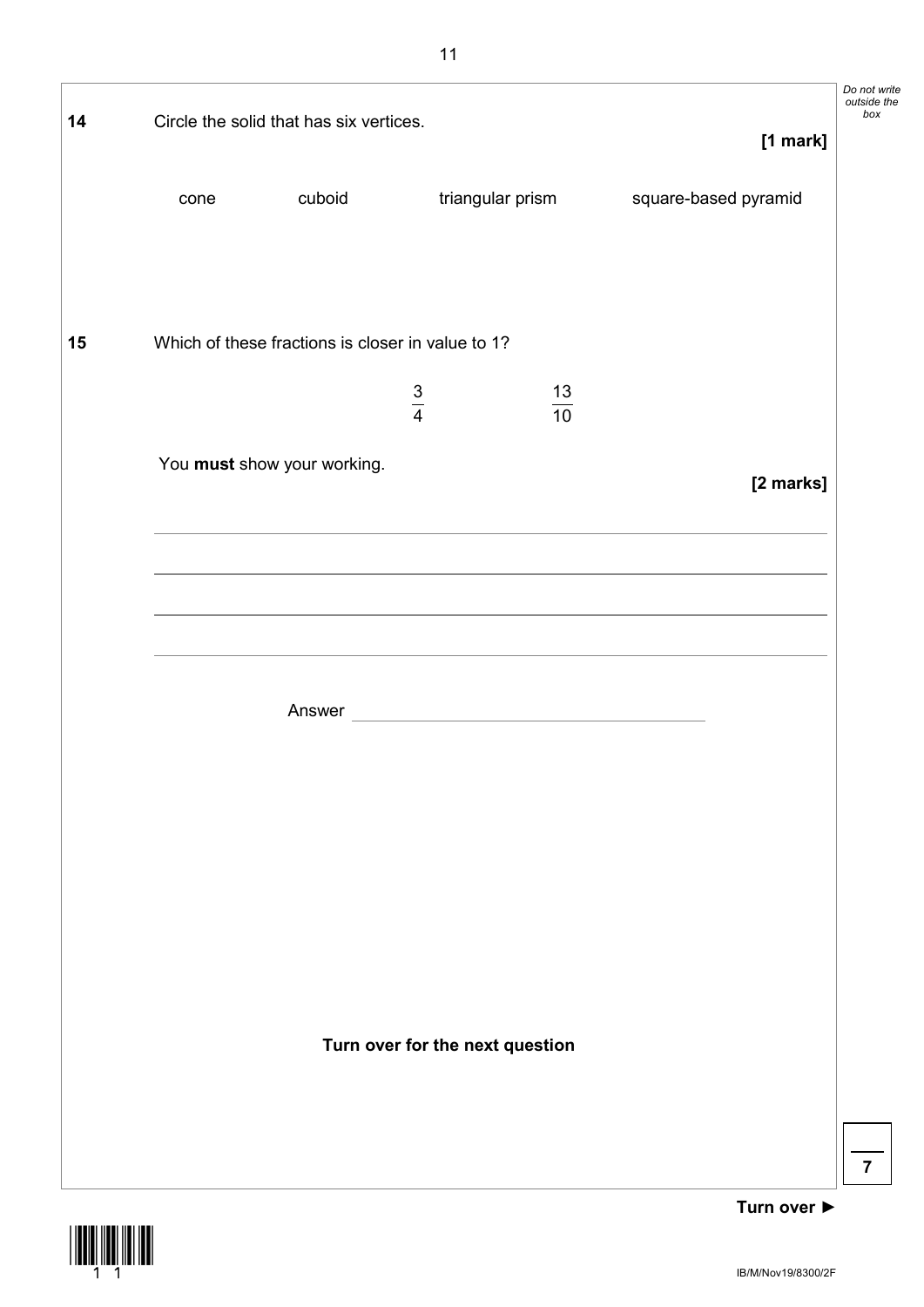|    |                                                                                                                                                                                                                               | Do not write<br>outside the |
|----|-------------------------------------------------------------------------------------------------------------------------------------------------------------------------------------------------------------------------------|-----------------------------|
| 16 | Three teams, A, B and C, play in a competition.                                                                                                                                                                               |                             |
|    | games won by A : games won by $B = 2 : 1$                                                                                                                                                                                     |                             |
|    | games won by B: games won by $C = 3:1$                                                                                                                                                                                        |                             |
|    | Team B has won 6 games.                                                                                                                                                                                                       |                             |
|    | In total, how many games have the three teams won?                                                                                                                                                                            | [3 marks]                   |
|    |                                                                                                                                                                                                                               |                             |
|    |                                                                                                                                                                                                                               |                             |
|    |                                                                                                                                                                                                                               |                             |
|    |                                                                                                                                                                                                                               |                             |
|    |                                                                                                                                                                                                                               |                             |
|    | the control of the control of the control of the control of the control of the control of the control of the control of the control of the control of the control of the control of the control of the control of the control |                             |
|    |                                                                                                                                                                                                                               |                             |
|    |                                                                                                                                                                                                                               |                             |
|    |                                                                                                                                                                                                                               |                             |
|    |                                                                                                                                                                                                                               |                             |
|    |                                                                                                                                                                                                                               |                             |
|    |                                                                                                                                                                                                                               |                             |
|    |                                                                                                                                                                                                                               |                             |
|    |                                                                                                                                                                                                                               |                             |
|    |                                                                                                                                                                                                                               |                             |
|    |                                                                                                                                                                                                                               |                             |
|    |                                                                                                                                                                                                                               |                             |
|    |                                                                                                                                                                                                                               |                             |
|    |                                                                                                                                                                                                                               |                             |
|    |                                                                                                                                                                                                                               |                             |
|    |                                                                                                                                                                                                                               |                             |
|    |                                                                                                                                                                                                                               |                             |
|    |                                                                                                                                                                                                                               |                             |
|    |                                                                                                                                                                                                                               |                             |

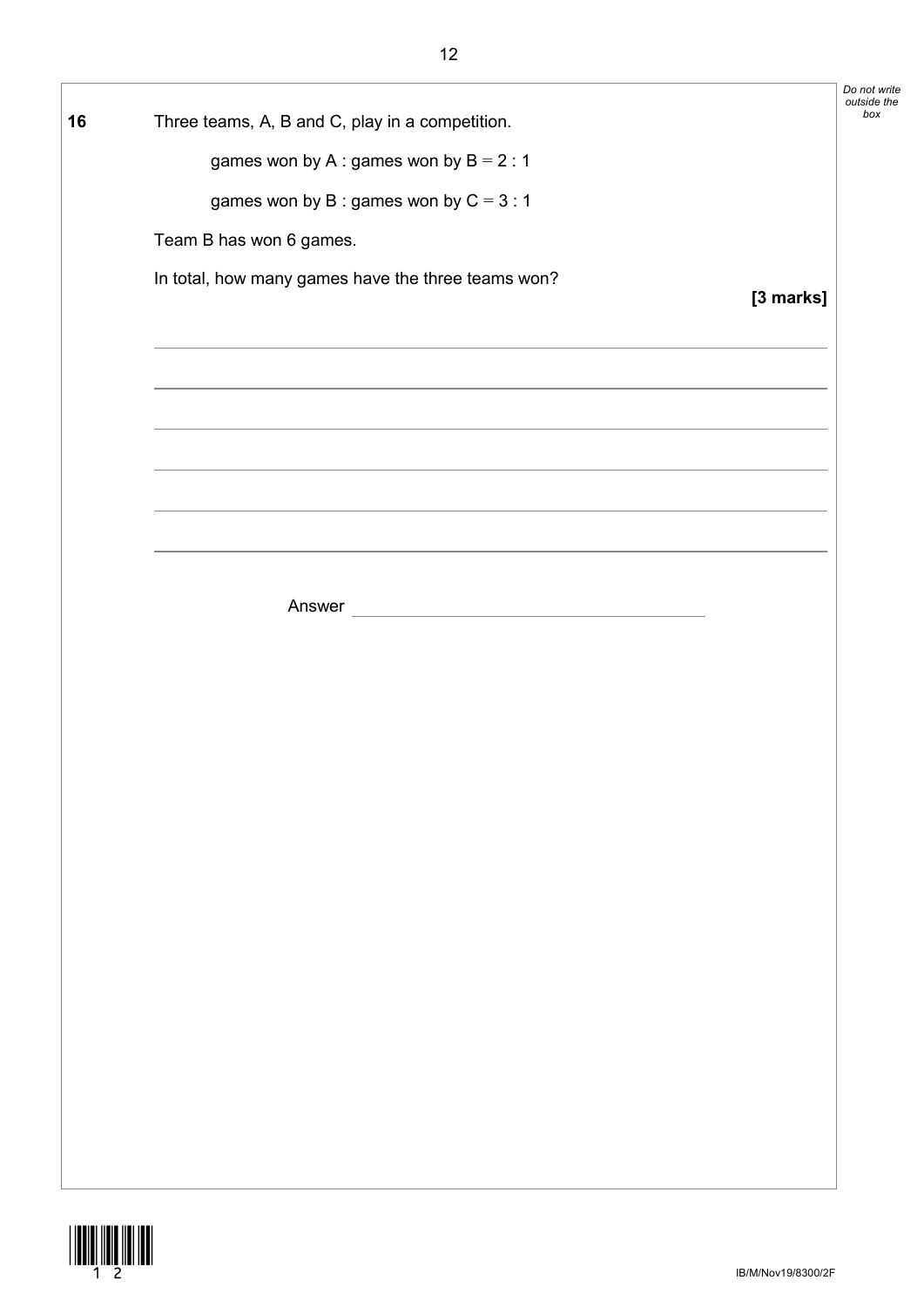

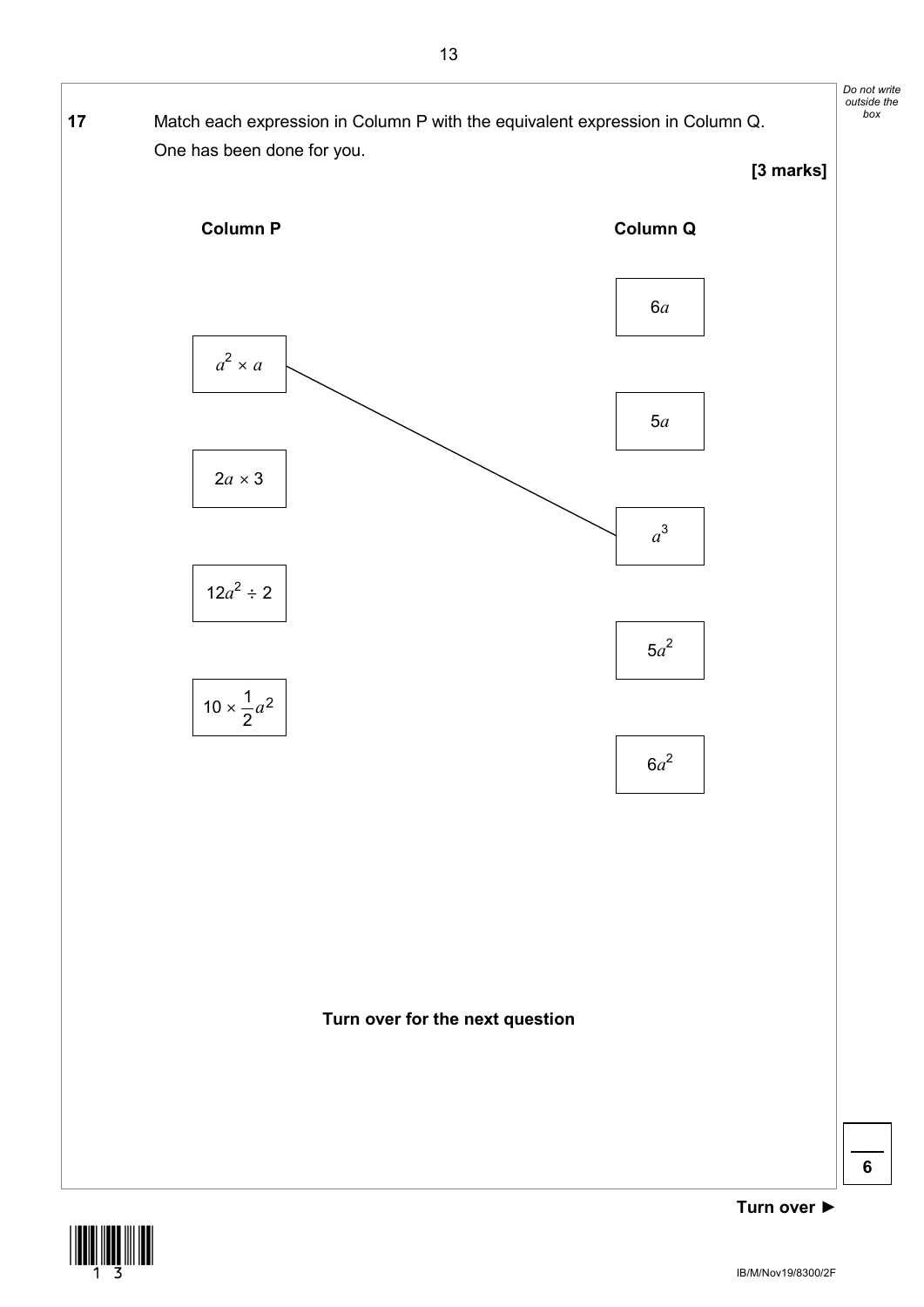**18** A drink is made by adding water to juice.

#### **Instructions**

Add an amount of water that is between 2 times and 3 times the amount of juice

Rana has 120 ml of juice.

She adds some water.

She has now made 450 ml of the drink.

Has Rana followed the instructions?

You **must** show your working.

**[3 marks]**

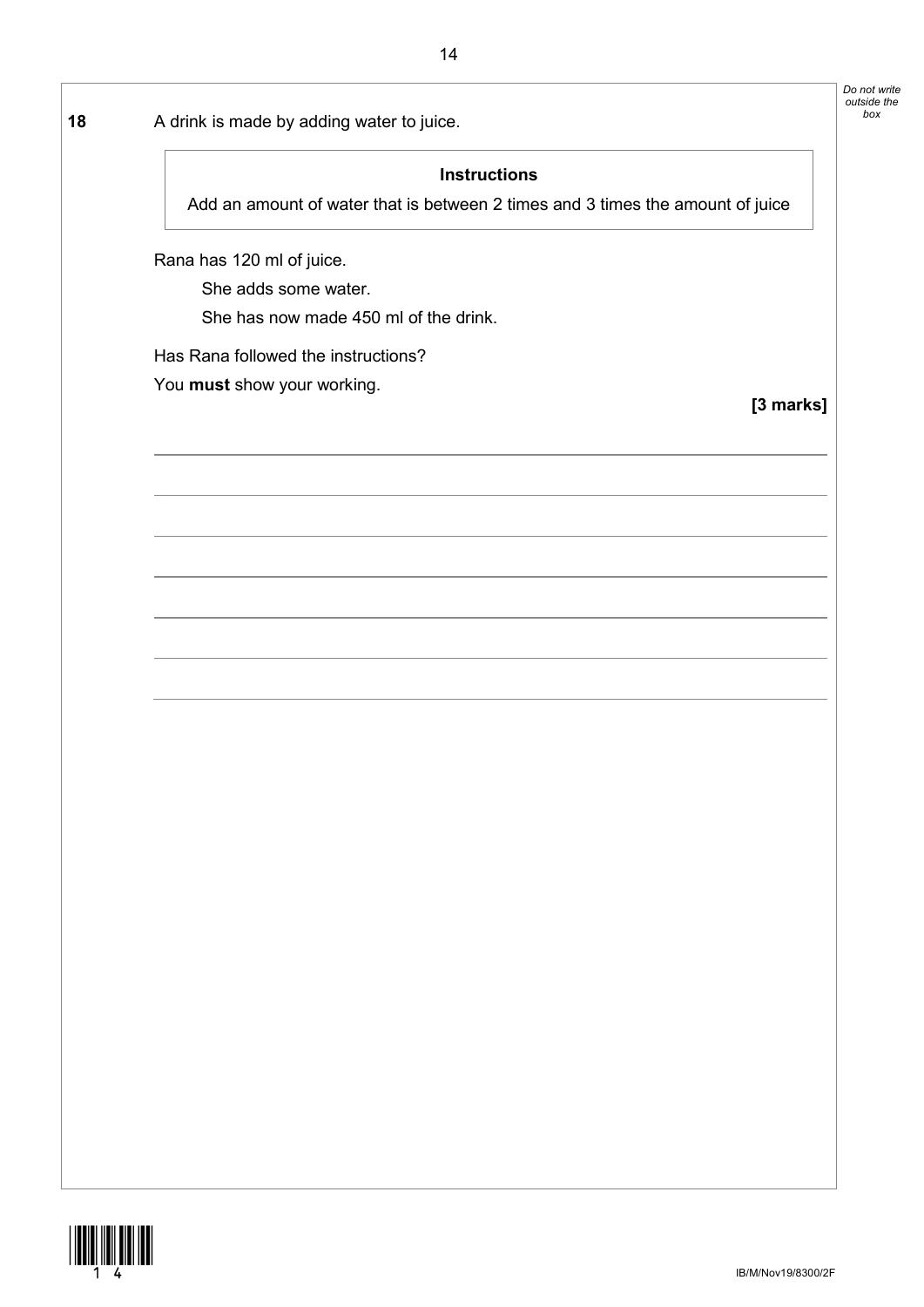



**Turn over ►**

**5**

*Do not write outside the*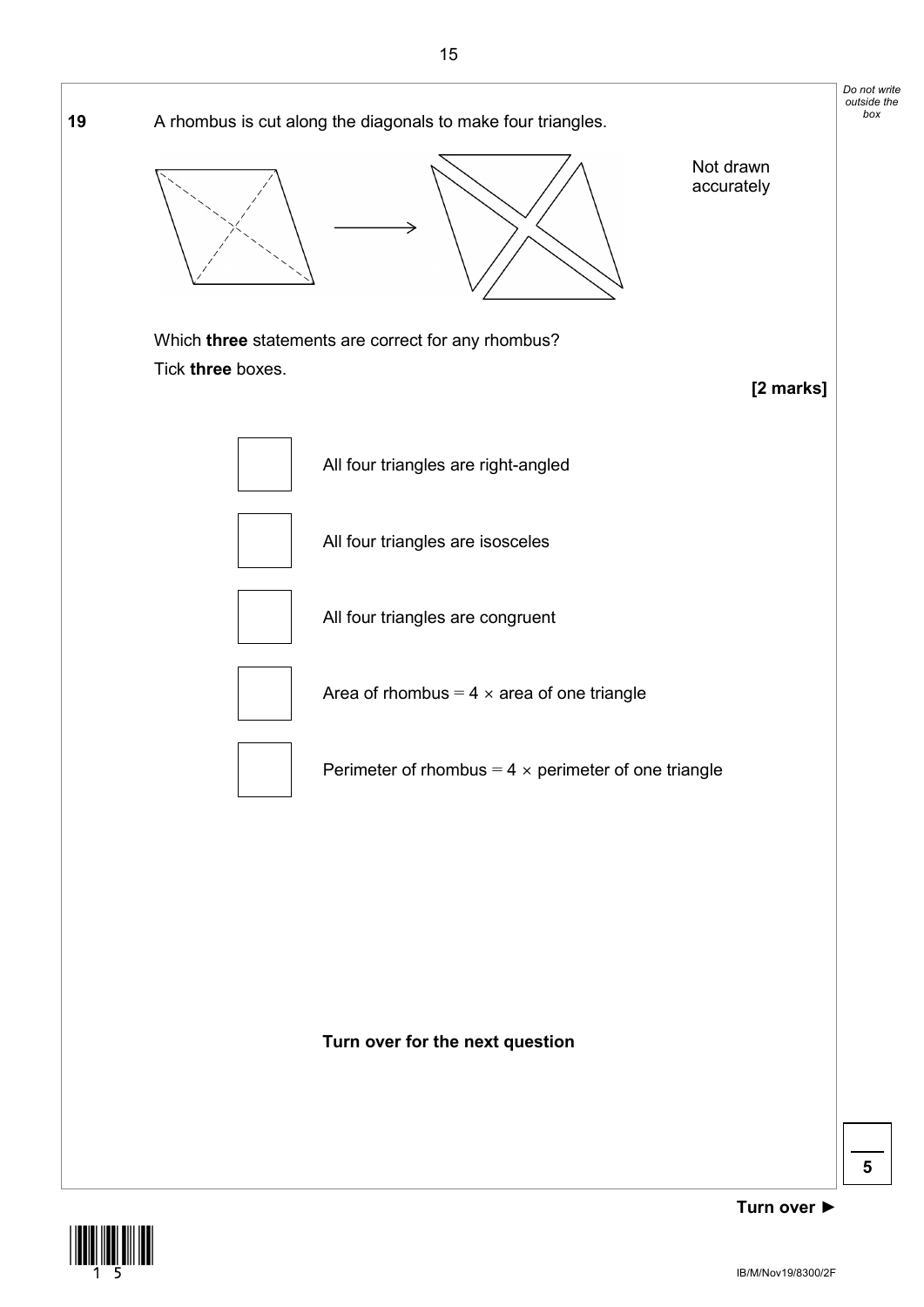

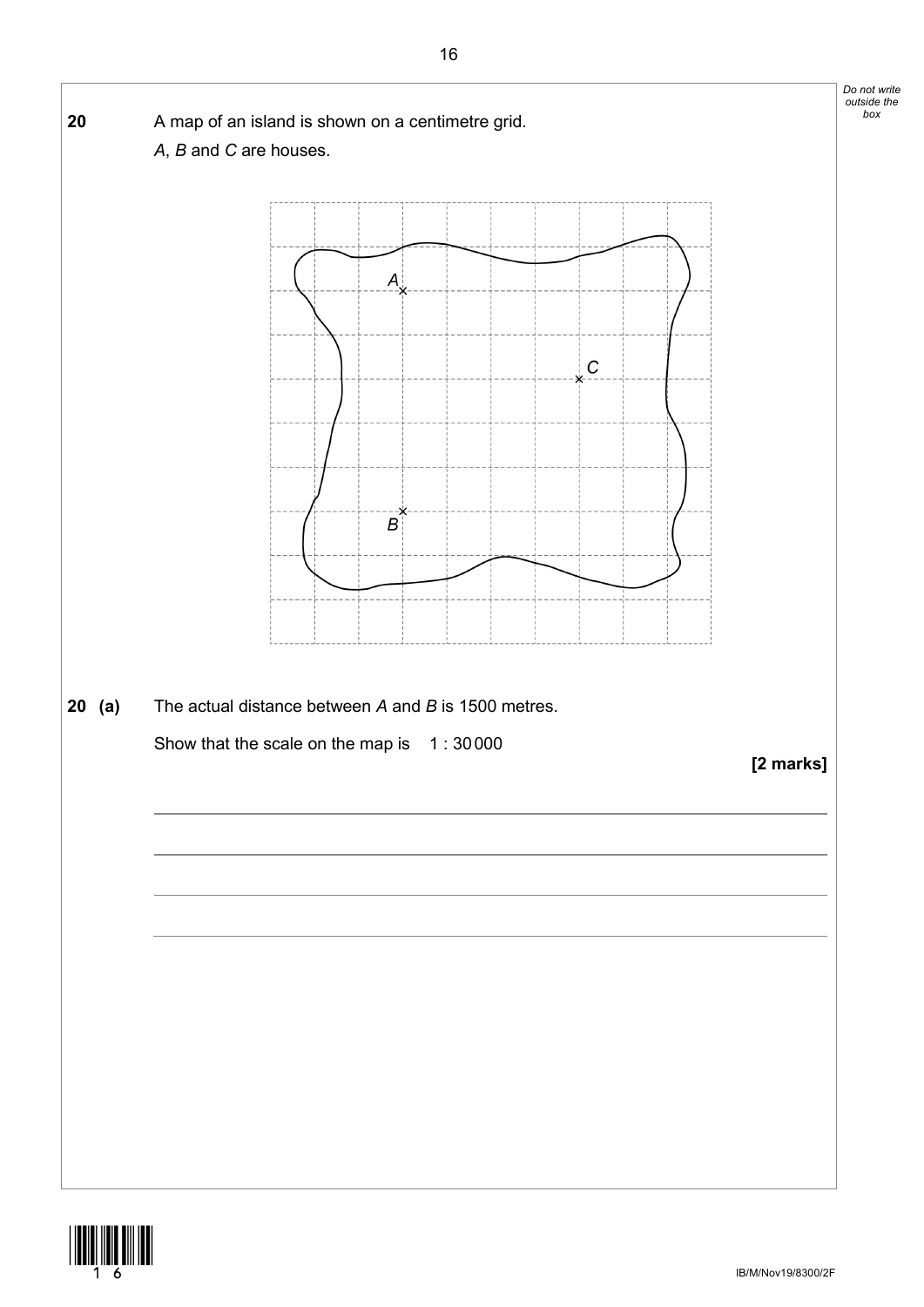|    | $20$ (b) | Work out the actual distance between A and C.              | Do not write<br>outside the<br>box |
|----|----------|------------------------------------------------------------|------------------------------------|
|    |          | Give your answer in kilometres.                            |                                    |
|    |          | [4 marks]                                                  |                                    |
|    |          |                                                            |                                    |
|    |          |                                                            |                                    |
|    |          |                                                            |                                    |
|    |          |                                                            |                                    |
|    |          |                                                            |                                    |
|    |          |                                                            |                                    |
|    |          |                                                            |                                    |
|    |          |                                                            |                                    |
|    |          |                                                            |                                    |
|    |          |                                                            |                                    |
|    |          |                                                            |                                    |
|    |          | km                                                         |                                    |
|    |          |                                                            |                                    |
|    |          |                                                            |                                    |
| 21 |          | $a$ and $b$ are both prime numbers.                        |                                    |
|    |          | They are each less than 20                                 |                                    |
|    |          | Give an example where $a + b$ is odd but <b>not</b> prime. |                                    |
|    |          | [2 marks]                                                  |                                    |
|    |          |                                                            |                                    |
|    |          |                                                            |                                    |
|    |          |                                                            |                                    |
|    |          |                                                            |                                    |
|    |          |                                                            |                                    |
|    |          |                                                            |                                    |
|    |          |                                                            |                                    |
|    |          |                                                            |                                    |
|    |          |                                                            |                                    |
|    |          |                                                            |                                    |
|    |          |                                                            |                                    |
|    |          |                                                            | 8                                  |
|    |          | Turn over $\blacktriangleright$                            |                                    |

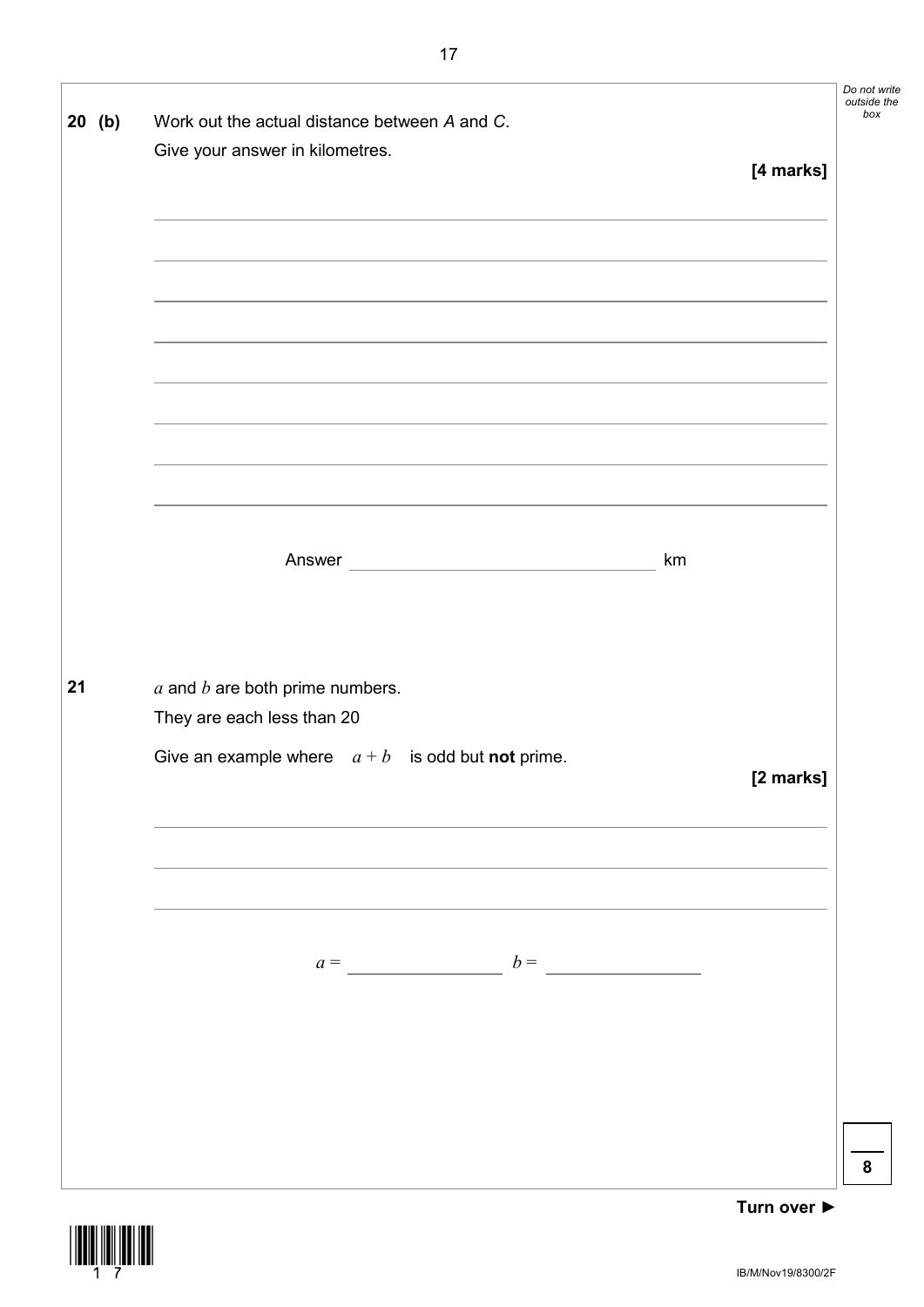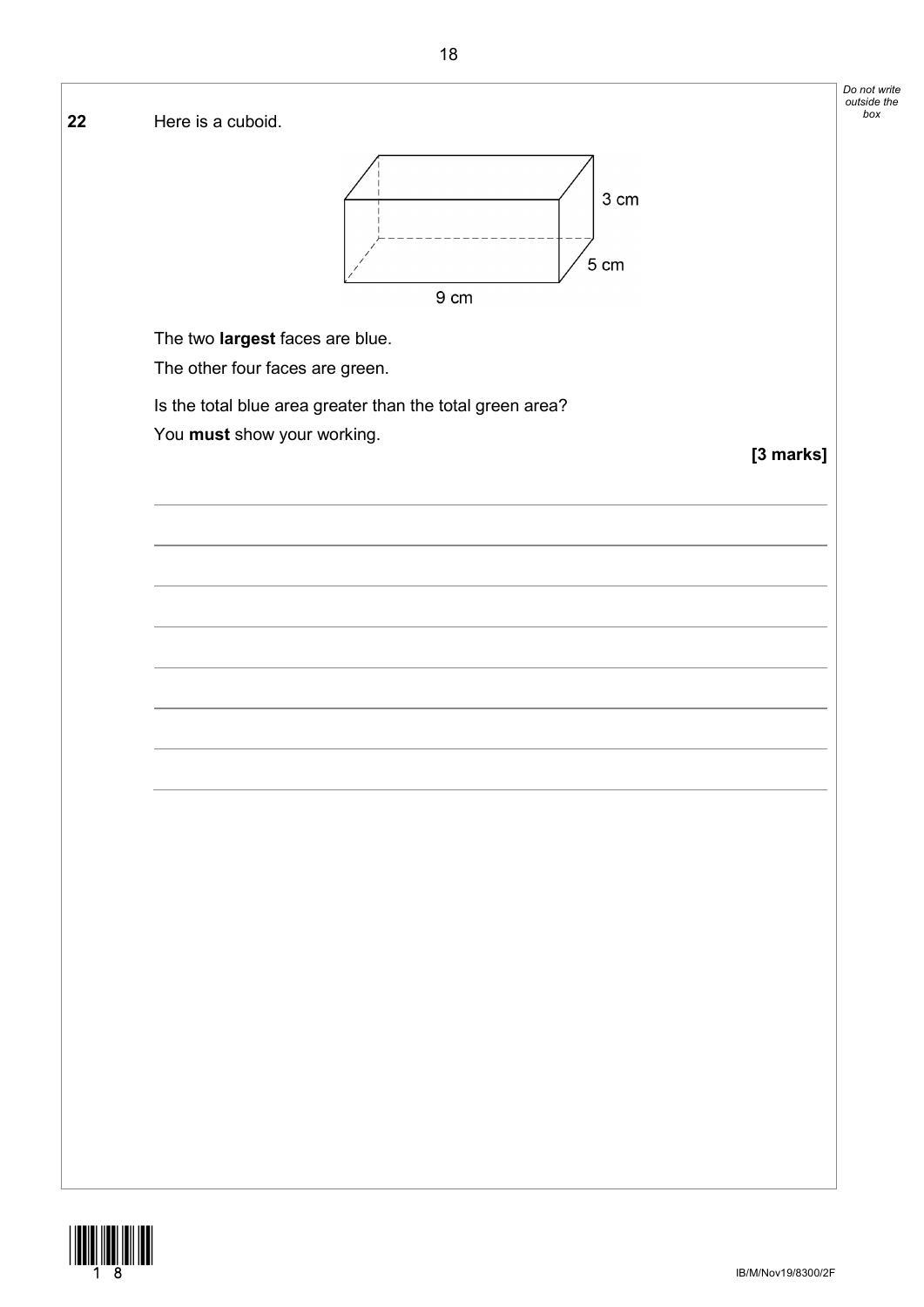|    |                                                             |           | Do not write<br>outside the |
|----|-------------------------------------------------------------|-----------|-----------------------------|
| 23 | The result of a game is Win, Lose or Draw.                  |           | box                         |
|    | After 80 games                                              |           |                             |
|    | relative frequency of the result Win is 0.4                 |           |                             |
|    | relative frequency of the result Lose is 0.25               |           |                             |
|    |                                                             |           |                             |
|    | How many of the games had the result Draw?                  | [3 marks] |                             |
|    |                                                             |           |                             |
|    |                                                             |           |                             |
|    |                                                             |           |                             |
|    |                                                             |           |                             |
|    |                                                             |           |                             |
|    |                                                             |           |                             |
|    |                                                             |           |                             |
|    | Answer<br><u> 1980 - Johann Barbara, martxa alemaniar a</u> |           |                             |
|    |                                                             |           |                             |
|    |                                                             |           |                             |
|    |                                                             |           |                             |
|    |                                                             |           |                             |
| 24 | Work out the lowest common multiple (LCM) of 120 and 144    |           |                             |
|    |                                                             | [2 marks] |                             |
|    |                                                             |           |                             |
|    |                                                             |           |                             |
|    |                                                             |           |                             |
|    |                                                             |           |                             |
|    |                                                             |           |                             |
|    |                                                             |           |                             |
|    |                                                             |           |                             |
|    |                                                             |           |                             |
|    |                                                             |           |                             |
|    |                                                             |           |                             |
|    |                                                             |           |                             |
|    |                                                             |           |                             |
|    |                                                             |           |                             |
|    |                                                             |           |                             |
|    |                                                             |           |                             |
|    |                                                             |           |                             |
|    |                                                             |           |                             |
|    |                                                             |           | 8                           |
|    |                                                             |           |                             |

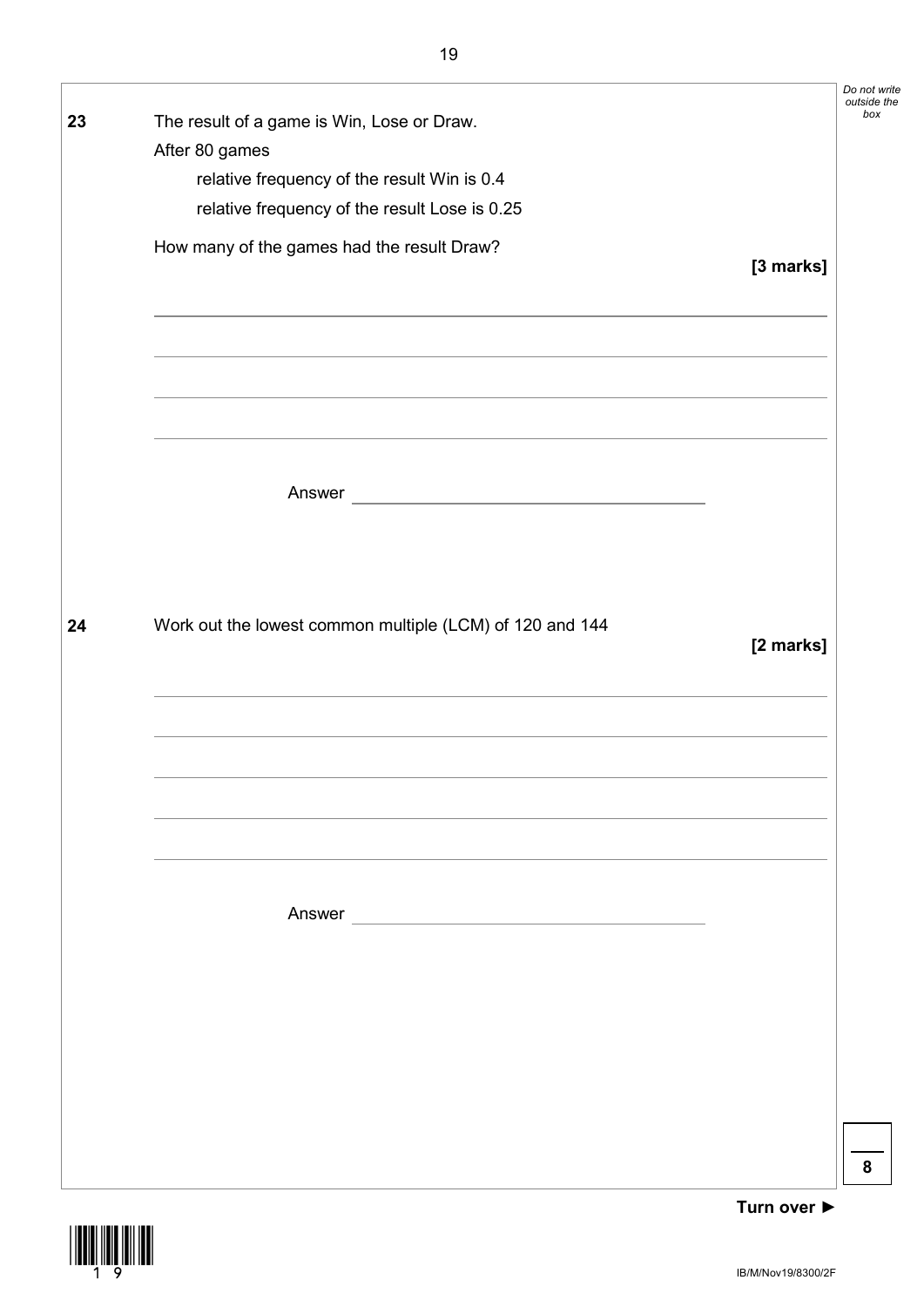

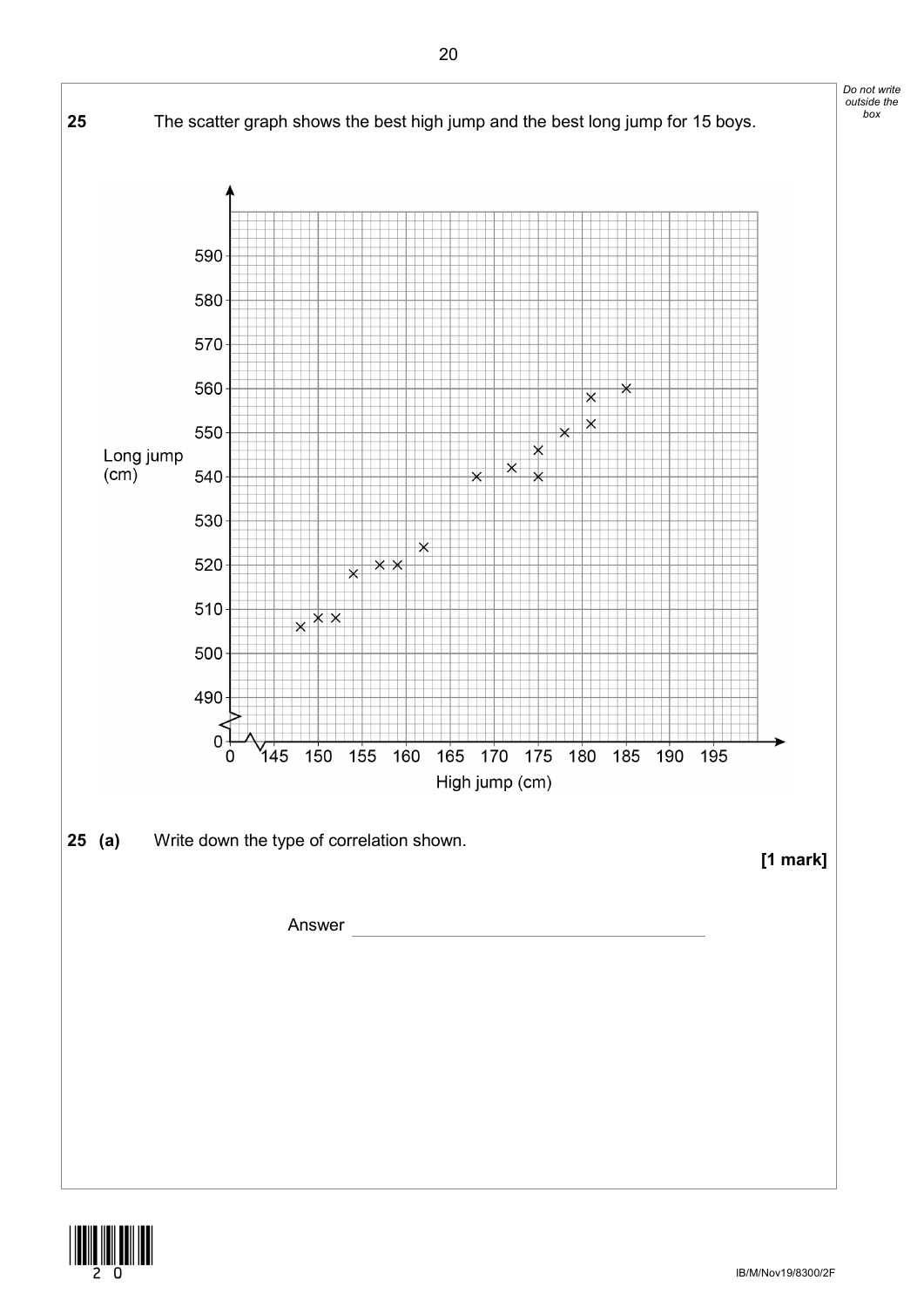| $25$ (b)                        | Liam has a best high jump of 166 cm                    |                                                                                         | Do not write<br>outside the<br>box |
|---------------------------------|--------------------------------------------------------|-----------------------------------------------------------------------------------------|------------------------------------|
|                                 | Use a line of best fit to estimate his best long jump. |                                                                                         |                                    |
|                                 |                                                        |                                                                                         | [2 marks]                          |
|                                 |                                                        | cm                                                                                      |                                    |
|                                 |                                                        |                                                                                         |                                    |
|                                 |                                                        |                                                                                         |                                    |
| $25$ (c)                        | Another boy has a best high jump of 195 cm             |                                                                                         |                                    |
|                                 |                                                        | Give a reason why you should not use a line of best fit to estimate his best long jump. |                                    |
|                                 |                                                        |                                                                                         | [1 mark]                           |
|                                 |                                                        |                                                                                         |                                    |
|                                 |                                                        |                                                                                         |                                    |
|                                 |                                                        |                                                                                         |                                    |
|                                 |                                                        |                                                                                         |                                    |
|                                 |                                                        |                                                                                         |                                    |
|                                 |                                                        |                                                                                         |                                    |
|                                 |                                                        |                                                                                         |                                    |
|                                 |                                                        |                                                                                         |                                    |
|                                 |                                                        |                                                                                         |                                    |
|                                 |                                                        |                                                                                         |                                    |
|                                 |                                                        |                                                                                         |                                    |
|                                 |                                                        |                                                                                         |                                    |
|                                 |                                                        |                                                                                         |                                    |
|                                 |                                                        |                                                                                         |                                    |
| Turn over for the next question |                                                        |                                                                                         |                                    |
|                                 |                                                        |                                                                                         |                                    |
|                                 |                                                        |                                                                                         |                                    |
|                                 |                                                        |                                                                                         |                                    |

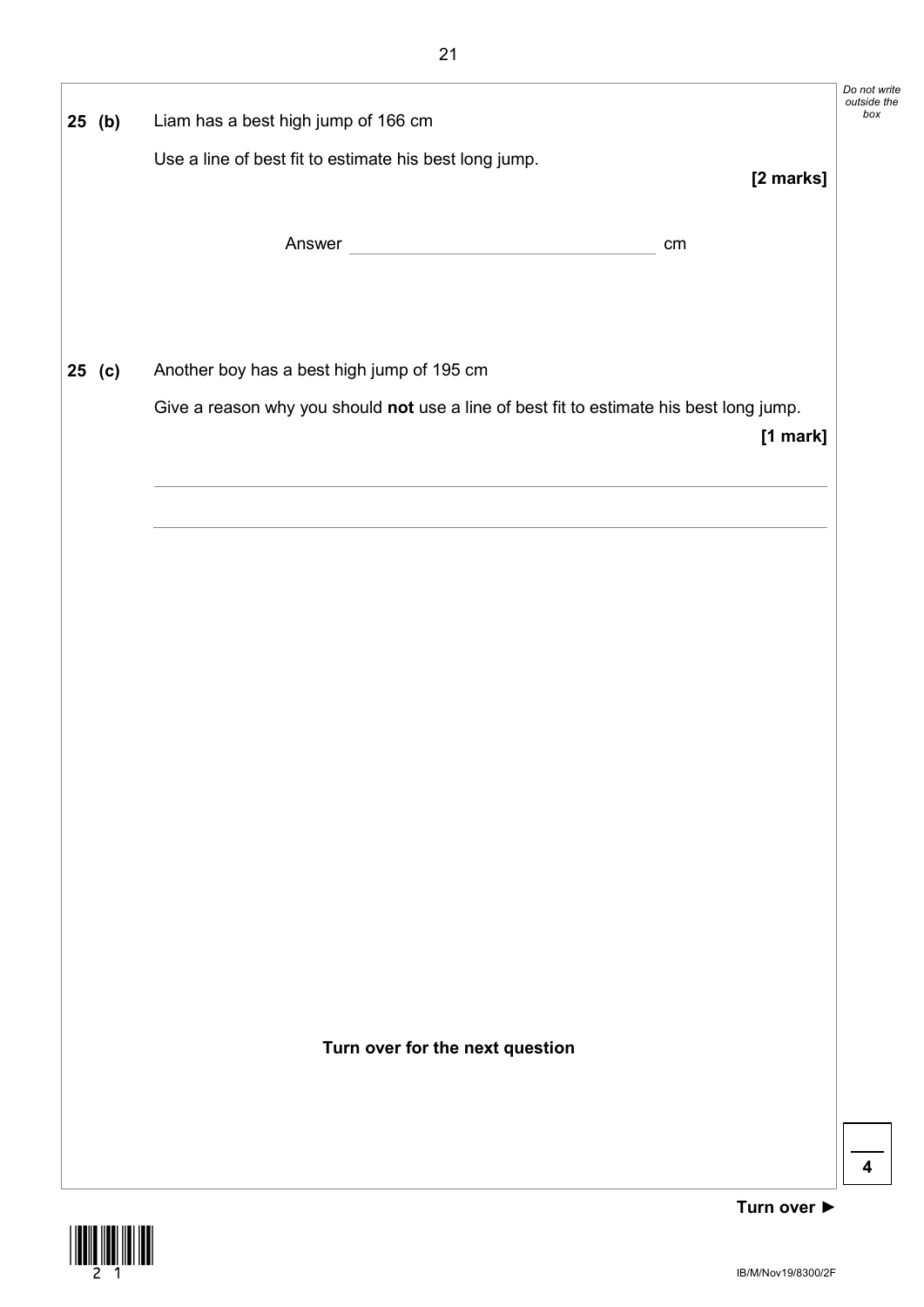*outside the*  **26** A car journey is in two stages. Stage 1 The car travels 110 miles in 2 hours. Stage 2 The car travels 44 miles at the same average speed as Stage 1 Work out the time for Stage 2 Give your answer in minutes. **[3 marks]** Answer minutes **27** Here is an identity.  $a(3x - 10) \equiv 21x + 2b$ Work out the values of *a* and *b*. **[3 marks]**

 $a = b =$ 



*Do not write*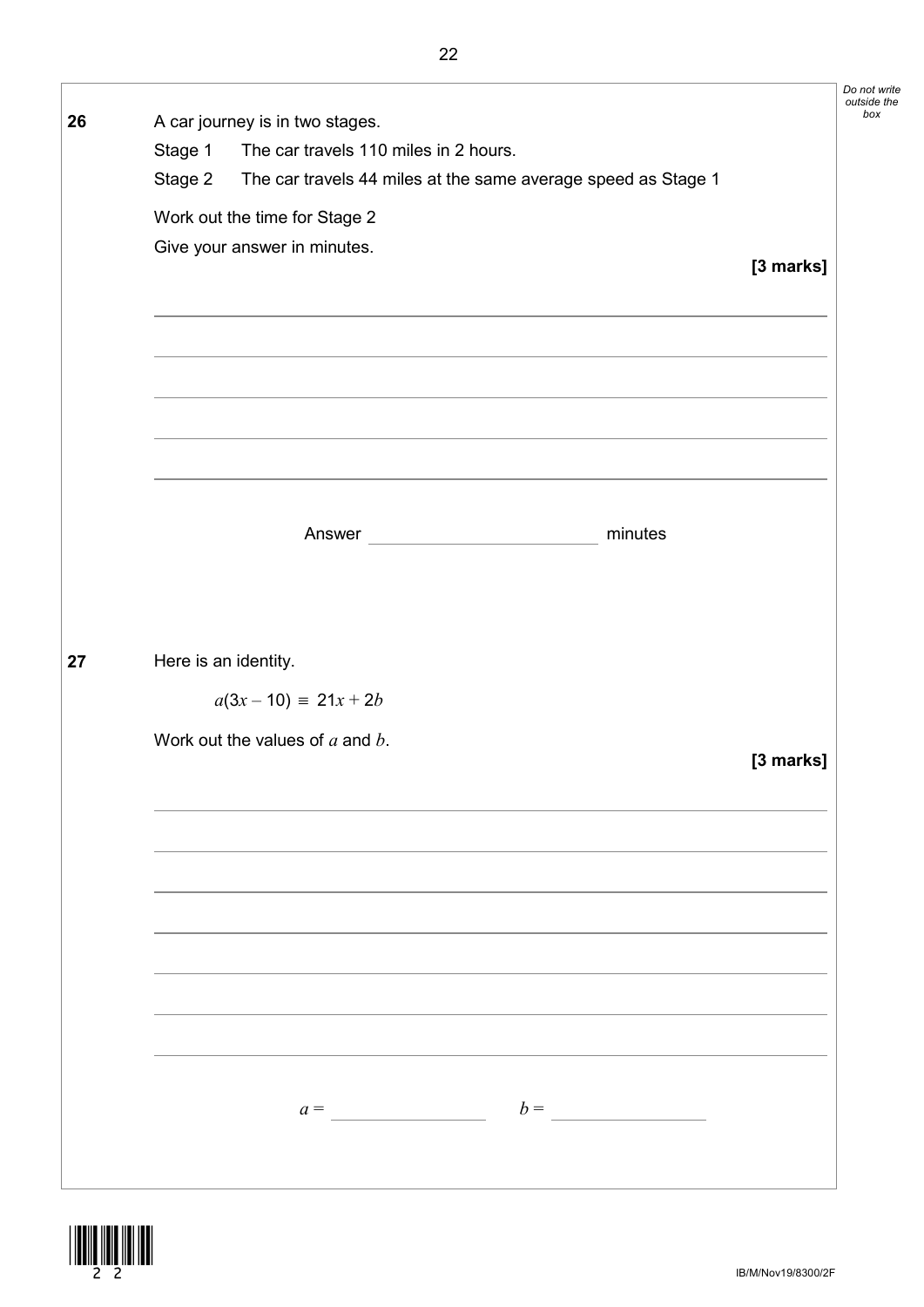

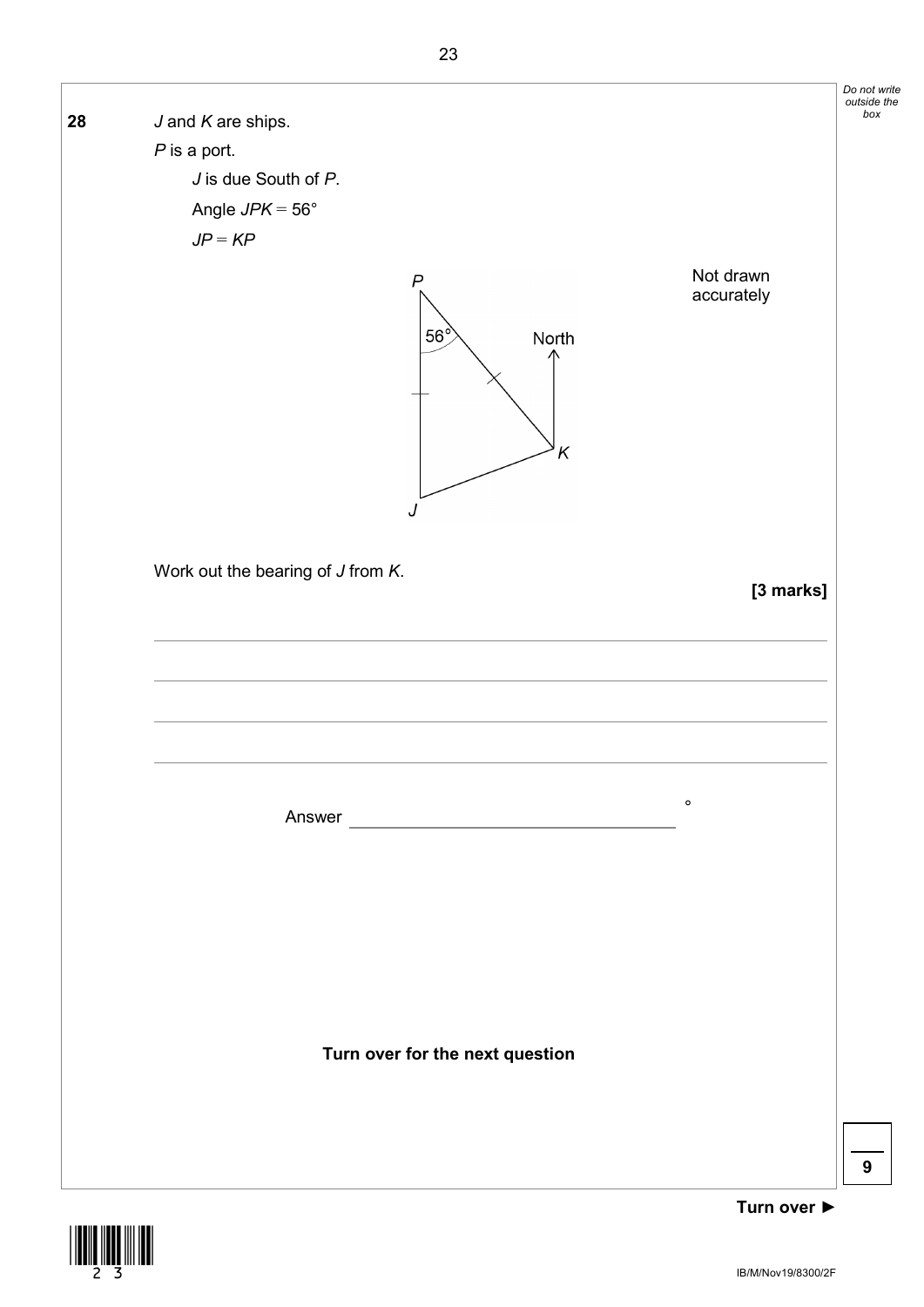

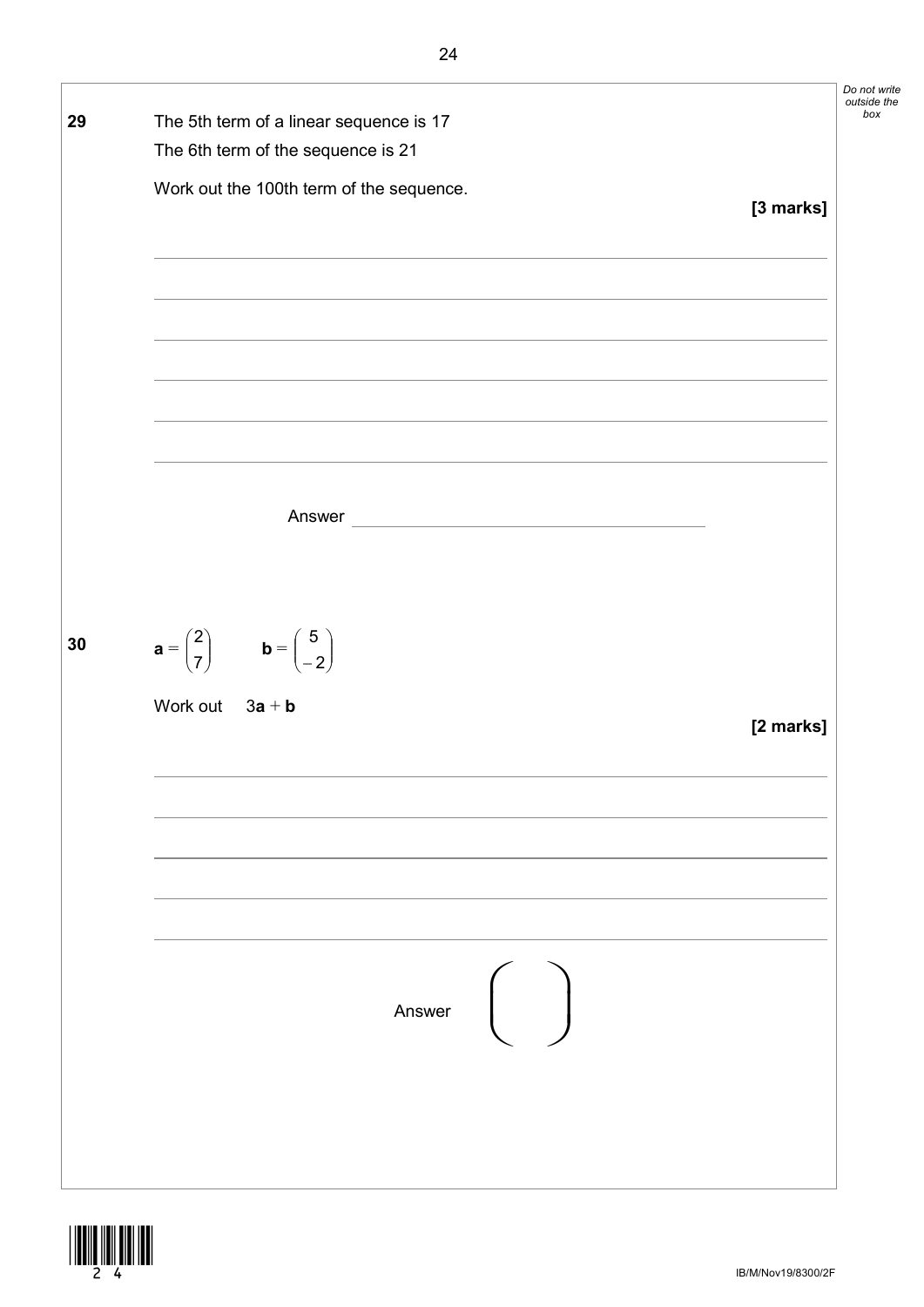|    |                                                                                  |           | Do not write<br>outside the |
|----|----------------------------------------------------------------------------------|-----------|-----------------------------|
| 31 | The value of a house is £120000                                                  |           | box                         |
|    | The value is expected to increase by 5% each year.                               |           |                             |
|    | Work out the expected value after 4 years.                                       |           |                             |
|    | Give your answer to 2 significant figures.                                       |           |                             |
|    | You must show your working.                                                      |           |                             |
|    |                                                                                  | [4 marks] |                             |
|    |                                                                                  |           |                             |
|    |                                                                                  |           |                             |
|    | ,我们也不能在这里的时候,我们也不能在这里的时候,我们也不能会在这里的时候,我们也不能会在这里的时候,我们也不能会在这里的时候,我们也不能会在这里的时候,我们也 |           |                             |
|    | <u> 1989 - Johann Stoff, amerikansk politiker (* 1908)</u>                       |           |                             |
|    |                                                                                  |           |                             |
|    |                                                                                  |           |                             |
|    |                                                                                  |           |                             |
|    |                                                                                  |           |                             |
|    |                                                                                  |           |                             |
|    |                                                                                  |           |                             |
|    |                                                                                  |           |                             |
|    |                                                                                  |           |                             |
|    | <b>END OF QUESTIONS</b>                                                          |           |                             |
|    |                                                                                  |           |                             |
|    |                                                                                  |           |                             |
|    |                                                                                  |           |                             |
|    |                                                                                  |           |                             |
|    |                                                                                  |           |                             |
|    |                                                                                  |           |                             |
|    |                                                                                  |           |                             |
|    |                                                                                  |           |                             |
|    |                                                                                  |           |                             |
|    |                                                                                  |           |                             |
|    |                                                                                  |           |                             |
|    |                                                                                  |           |                             |
|    |                                                                                  |           |                             |
|    |                                                                                  |           |                             |
|    |                                                                                  |           |                             |
|    |                                                                                  |           |                             |
|    |                                                                                  |           | 9                           |
|    |                                                                                  |           |                             |
|    |                                                                                  |           |                             |

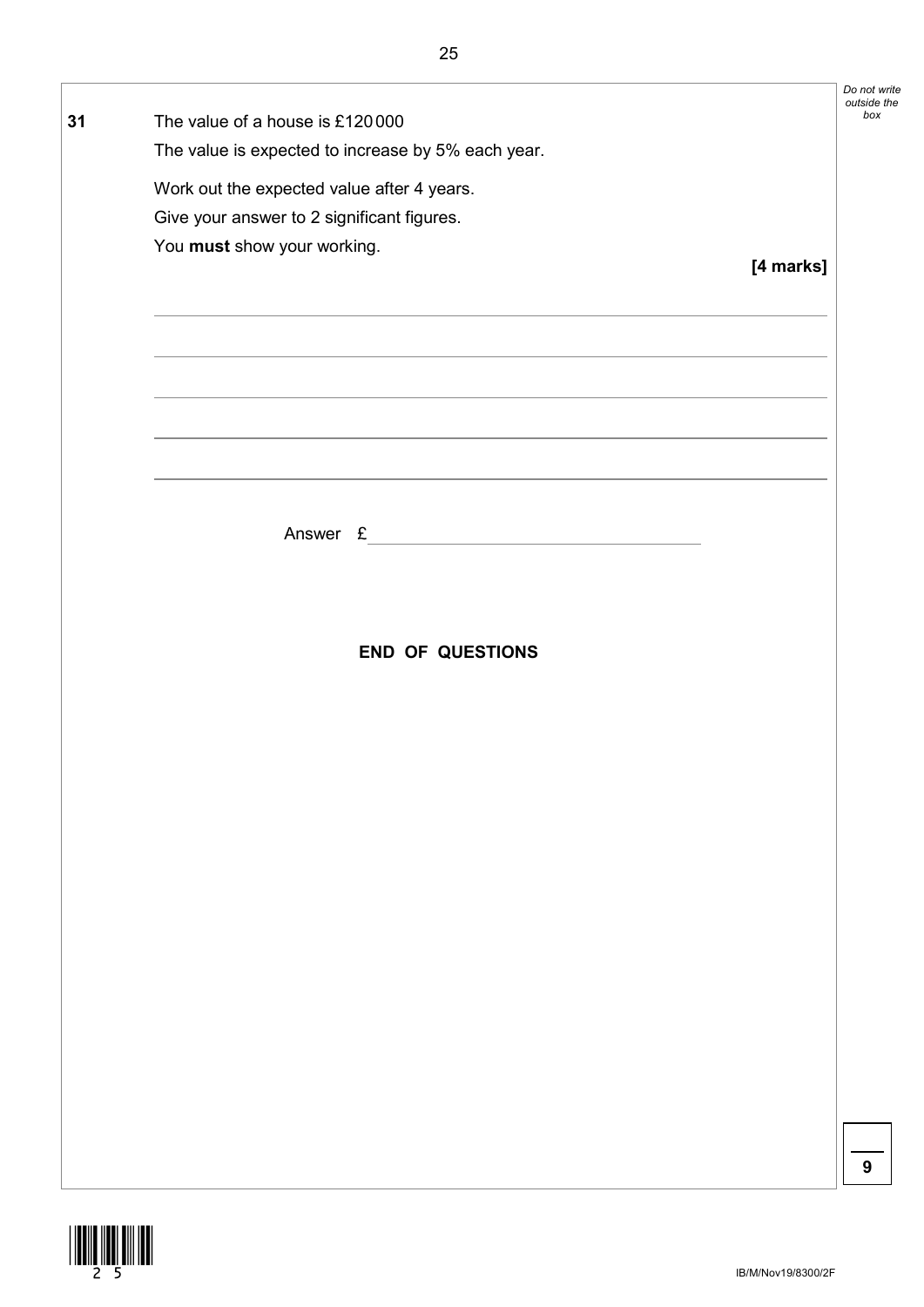



IB/M/Nov19/8300/2F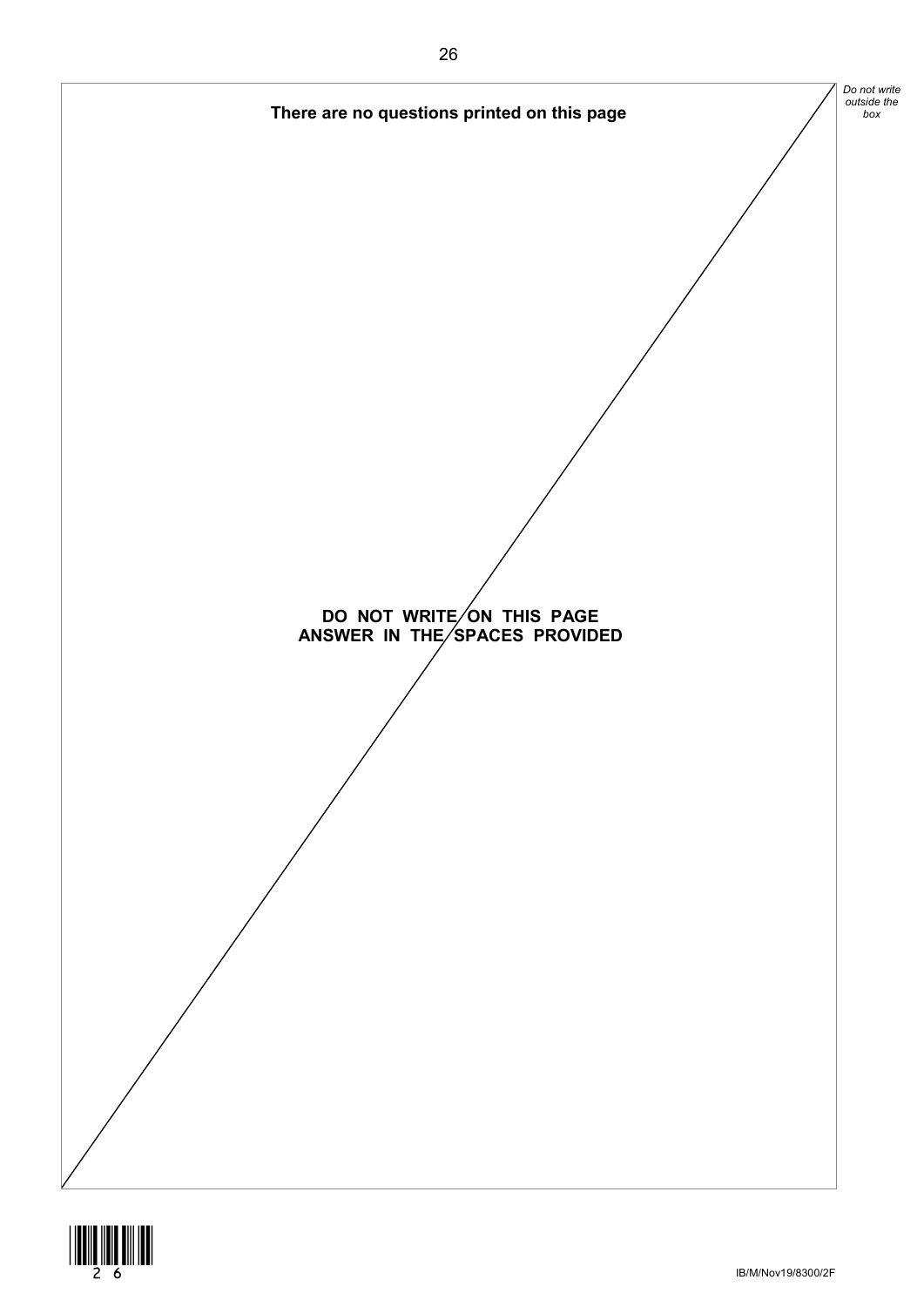